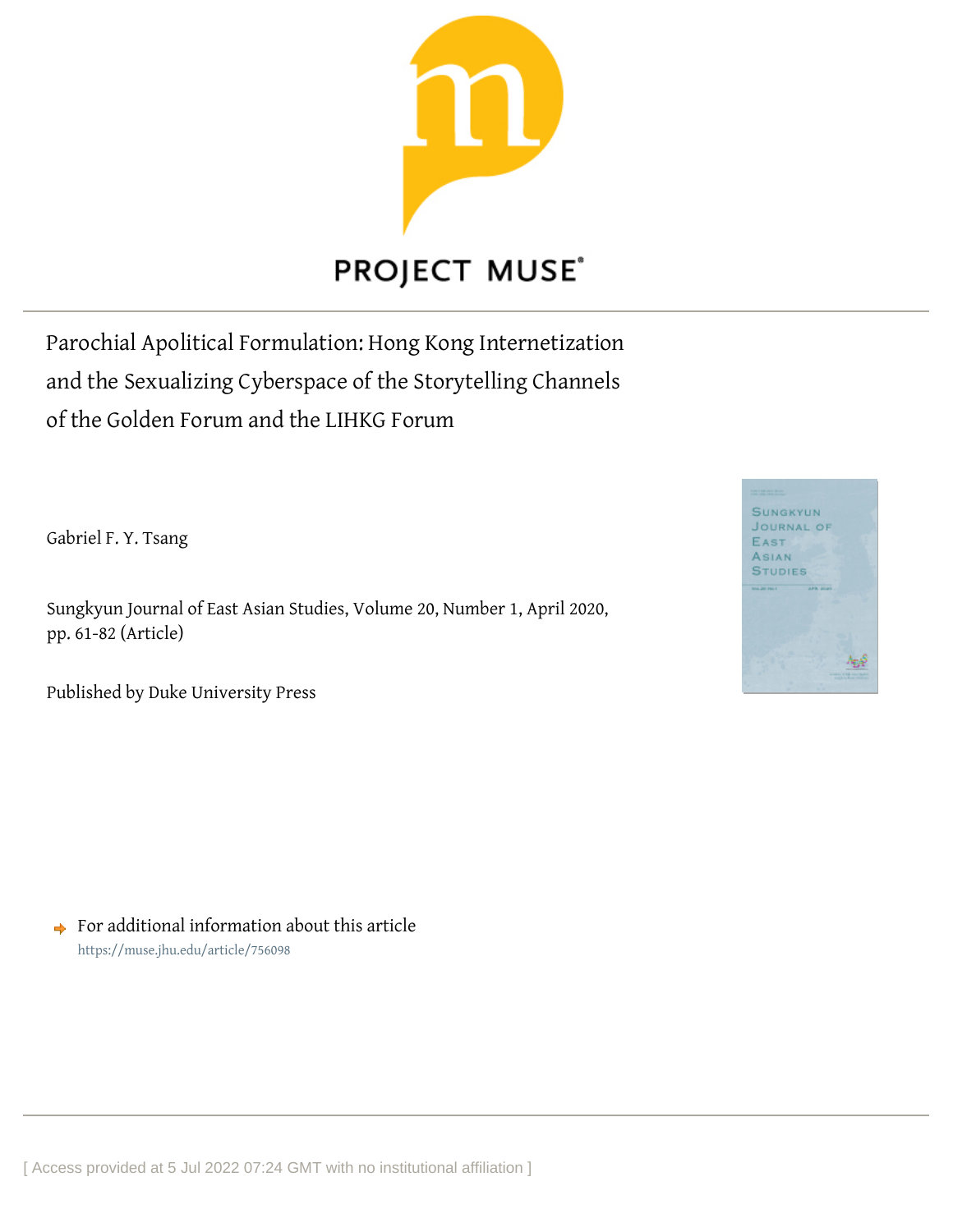# **Parochial Apolitical Formulation: Hong Kong Internetization and the Sexualizing Cyberspace of the Storytelling Channels of the Golden Forum and the LIHKG Forum**

Gabriel F. Y. TSANG *Sun Yat-sen University*

#### ABSTRACT

Hong Kong Internetization, free from the mission of unifying public consciousness within a politically acceptable standard and towards a socialist goal, is creating locality in virtual public space, where instantaneous gratification usually overwhelms archaeological access to profound historicity. This locality is independent of the political and high-cultural locality in the real public space that suits (post)colonial interpretation. The Storytelling Channels of the Golden Forum and the LIHKG Forum prominently comply with neither mainland Chinese progressive authoritarianism nor local political agendas, but personal desires and affection instead. The anonymous writing and reading of the Forum stories, as potential outcomes of daily stress in the knowledge-based society, offer a controllable, superficial, and sensual escape into a vulgar, vernacular, but consensual textual world. Although most of the Forum stories are highly formulaic, and erotic in an androcentric and heterosexual way, some can show authorial reflection on diverse political issues, such as transgender ambivalence.

Keywords: Internetization, Hong Kong online subculture, Golden Forum, LIHKG Forum, storytelling channel, cyberspace

Middle, an online love storyteller, was selected as a recommended writer for Hong Kong Book Fair 2018 together with Eileen Chang, leading to controversy about what is canon and what is kitsch. Though different in literary value, the writings of both Middle and Eileen Chang are similarly consumerist and depoliticized for popular consumption. The popular realm of narrative consumption appears to be resisting grand political avocation about polity, governance, diplomacy, and so on, accepting mere exploration of minor and general politics, especially those related to interpersonal relations. Francis L. F. Lee (2016) reads the Umbrella Movement in Hong Kong in late 2014 as a "polarizing context" that modulates digital political communication. This temporary polarization was apparent in social media with its "clashing views about the movement" (57), but was nearly absent in the anonymously written online stories during that period. Despite their latent political potential, these online stories align with an escapist popular culture in Hong Kong.

This article will first capture the characteristics of Hong Kong Internetization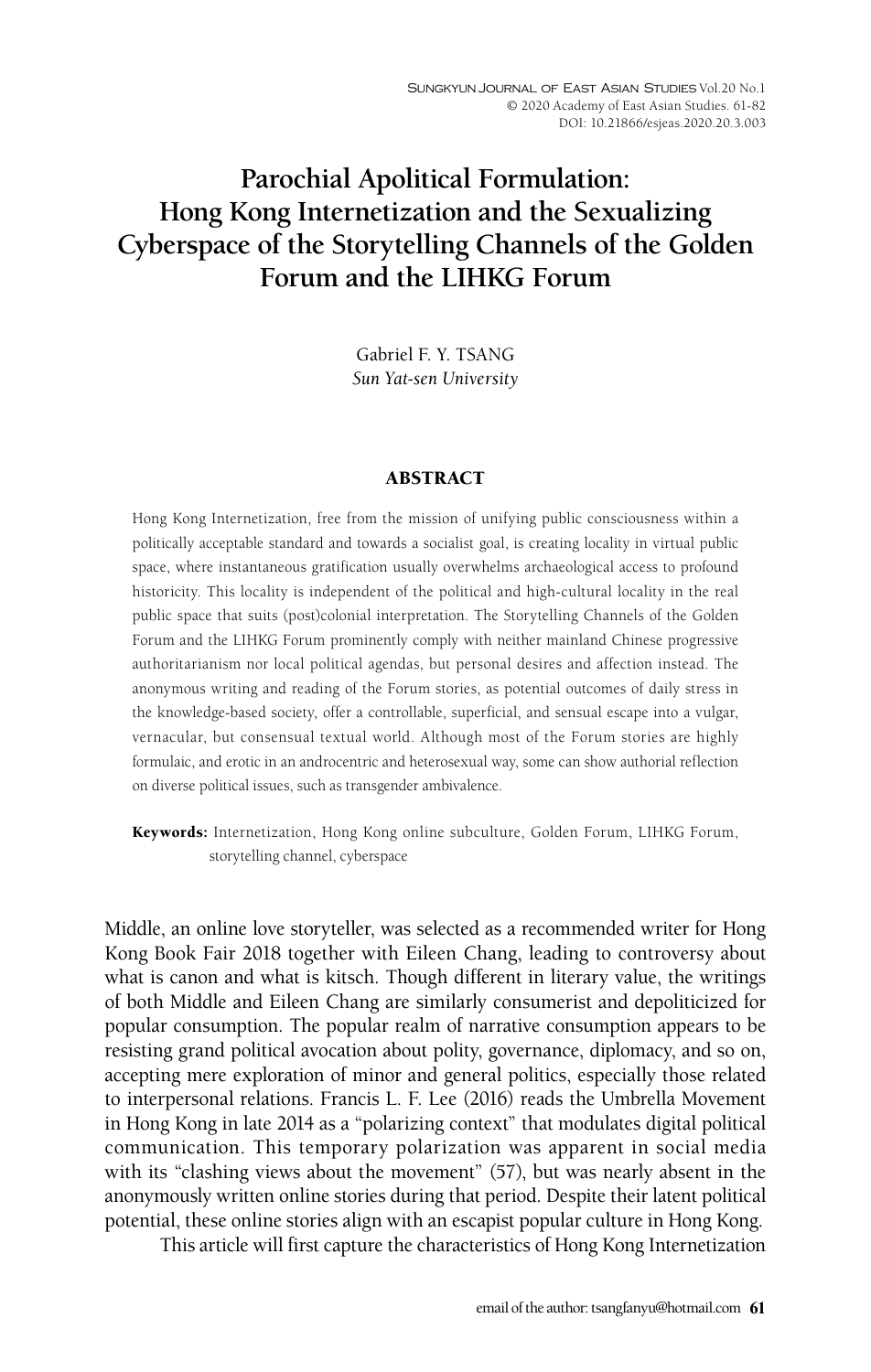and the culture of the Golden Forum (*Hoenggong goudang touleonkeoi* 香港高登討 論區) and the LIHKG Forum (*lindang touleonkeoi* 連登討論區), and then examine the apolitical (meaning 'not intentionally involved in grand politics' hereafter) and consumerist sides of the stories in the two Forums (especially those predominantly related to sex). Except for a few exceptional cases (such as the author's name and the title of a journal article published in mainland China), this article adopts Cantonese *jyutping* instead of Mandarin *pinyin* for romanization.

#### Foregrounding Hong Kong Internetization and the Forum subculture

Internetization, which "refers to how people, businesses, and cultures have increased their capacity to interact on multiple levels through revolutionary advances in digital technology," (Passaris 2018, 7984) initiates a global migration of capital and human desires from the real world to a virtual community. It collaborates with globalization, which Ban Wang interprets as economically transcending the boundaries of capital-intensive metropolises towards marginal regions and politically exercising imperial domination over others (2004, 1). Through its technological removal of geographical inaccessibility and interpersonal hindrance, Internetization fosters globalization with its perfect duplication of commercial rationality and rapid spread of hegemonic culture. Through strict institutional surveillance over consumer-to-consumer (C2C) e-commerce, such as sales of the Bible, and online social networks, such as WeChat and QQ, the Chinese government has tried to maintain a pragmatic equilibrium between international connections and ideological unity while achieving the "Chinese Dream" online. Hong Kong, as the parented capitalist counterpart of China, reveals a different progress of Internetization that deserves geopolitical attention. Due to the freedom of speech protected by Article 27 of the Basic Law, $^1$  the Hong Kong Internet is still free from the mission of unifying public consciousness within a politically acceptable standard and towards a socialist goal. Its development (except that related to the official media controlled by the central government) does not follow mainland propaganda, but populist diversity instead.

As revealed by John Nguyet Erni, who launched a netnographical study on Hong Kong Internet sex chatting, the open-access and censorship-free space of Web 2.0 in Hong Kong is creating new quotidian norms that follow a "vernacular masculine" logic (2016, 105). This logic is independent of pre-handover predictions and (post)colonial interpretations limited by political and high-cultural emphases without an Internetization assumption, such as Rey Chow's "futurist sampling" model pointing to Hong Kong cultural practitioners' intentional creation of discourses to give Chinese development a cutting-edge cachet (1995, 102). In general, the Hong Kong Internet, broader than the cultural field in Chow's conceptualization, welcomes random paradoxes, tensions, divisions and arguments, which both dissolve and consolidate the gaps between the hegemonic and the

<sup>&</sup>lt;sup>1</sup> According to Article 27 of the Basic Law, "Hong Kong residents shall have freedom of speech, of the press and of publication; freedom of association, of assembly, of procession and of demonstration; and the right and freedom to form and join trade unions, and to strike."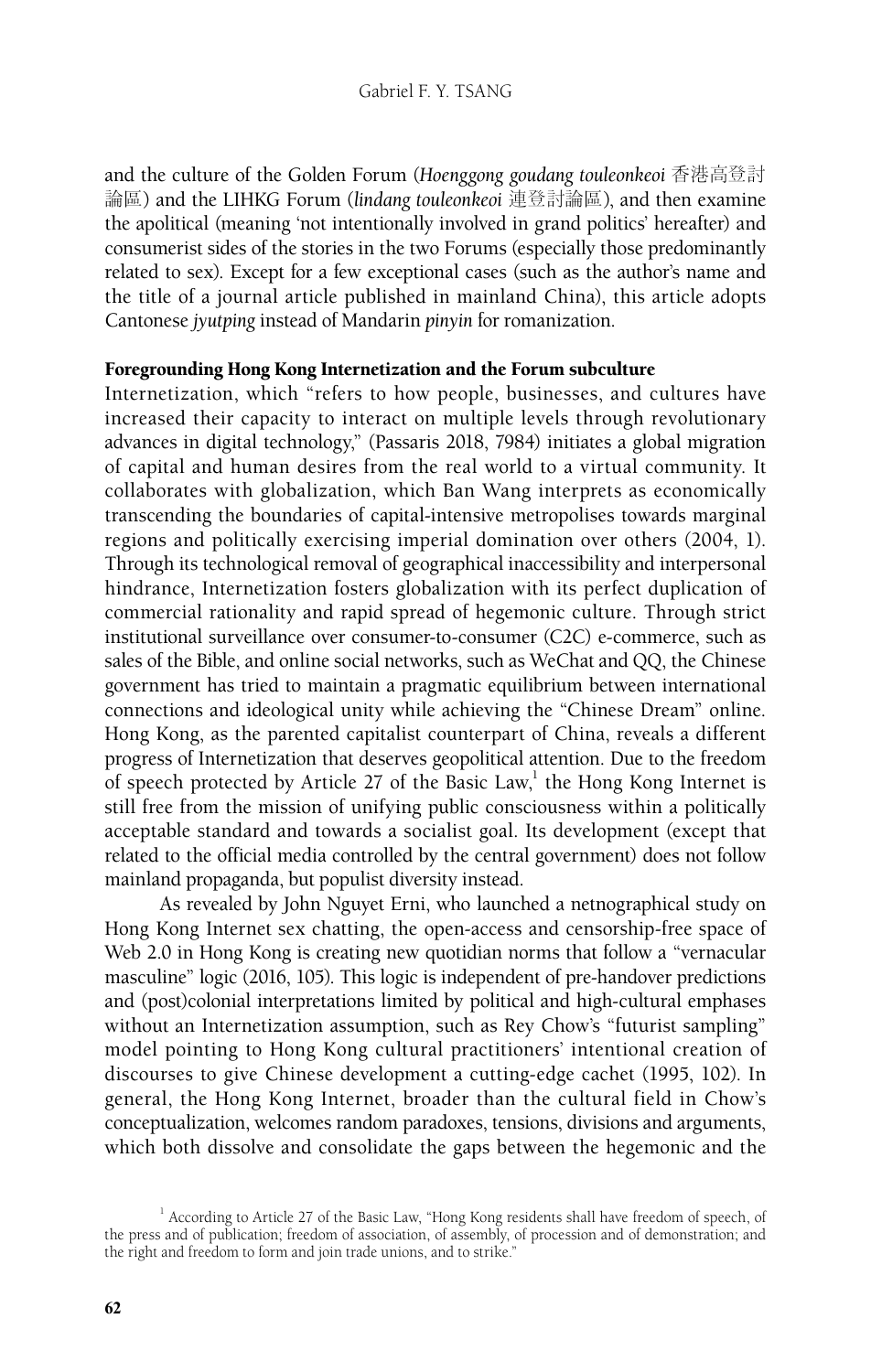marginal, the political and the quotidian, the true and the satiric, the serious and the kitsch, the public and the private, and so on. Among many online platforms, the Golden Forum and the LIHKG Forum are the most remarkable examples of the parochial postmodernity of Hong Kong at the cultural junction of post-handover daily dynamics and virtual freedom.

The Golden Forum started in 2000, three years after the transfer of sovereignty over Hong Kong. It was originally a platform for sharing technological information, and later divided into a computer zone and an entertainment zone. Figure 1 shows the current home page of the Golden Forum in its desktop/laptop version, which lists 34 channels on the right, next to the notice board.<sup>2</sup> The channels cover the topics of entertainment, finance, information technology, love, sports, art, campus life, sex, travel, movie, work, family, fashion, and so on. In the mid-2000s, its members' frequent "spoofs" (*ngokgaau* 惡搞) of celebrities and social issues drew the attention of Hong Kong mainstream media like *Apple Daily* and *Ming Pao* and made it a significant breeding ground for local online terminology and behaviors. The socially stereotyped geeks of the Golden Forum, termed the "Golden boys" (*goudang zai* 高登仔), created prank subcultures that require specific techniques, witty improvisation, and collective intelligence, such as the cultures of uncovering one's autobiography (*heidai manfaa* 起底文化), photoshopping images (*goitou manfaa* 改圖文化), continuing an idea by topic (*ziplung manfaa* 接龍文化),



Figure 1. The home page of the Golden Forum in its desktop/laptop version

 $2$  The posts in the channels with higher popularity would be boosted up to the front page by administrators as "hot issues" (*jitwaa* 熱話) to draw more attention. There is hence a strategy to maximize visibility through creating posts that can arouse the general public's interest, rather than meeting an intellectual standard such as that pursued by traditional print media.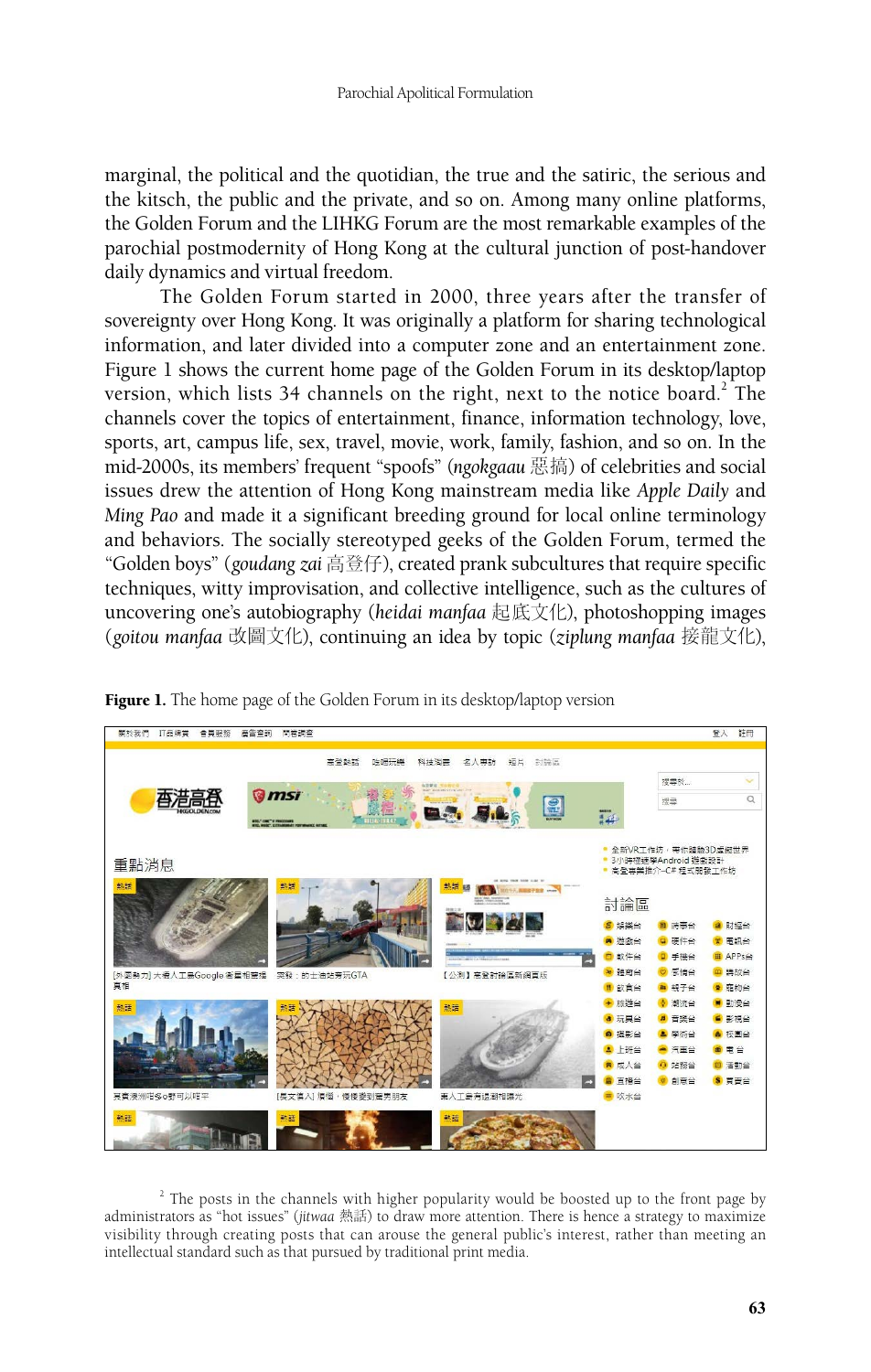and creating trendy passages (*ciuman manfaa* 潮文文化). Those extemporaneous and playful subcultures soon attracted authorship and readership beyond the male geeks, including intimately termed "brothers" (*baadaa* 巴打) and "sisters" (*sidaa* 絲  $\ket{\uparrow}$  from other social strata.

Hong Kong-based social science studies reveal that online reading mediates the gender differences seen in print reading (Cheung, Mak, and Sit 2013, 709), and Internet communities, especially when accessed via the mobile phone, satisfy the needs for expressing individuality and building relationships under the Confucian ideology of Hong Kong (Lee and Busiol 2016, 434). The rapid development of Hong Kong forums, which grant individuals a complementary sense of belonging through textual consumption, is dissolving power hierarchies and gender fixation in an egalitarian virtual space within a ritual-oriented urban space. The urban space is fast-paced, training its citizens to simultaneously engage in physical and mobile activities (Chan, Vogel, and Ma 2007, 79). The gradual migration of Hong Kong citizens to cyberspace (with incrementally longer stays in the world of the screen), especially the cyberspace of mobile devices, grants them a new identity as anonymous netizens (in addition to their identities as netizens connected to their real identities through virtual social networks such as Facebook and Instagram). This identity is critical and consumerist, giving birth and collective support to the LIHKG Forum due to the failures of the Golden Forum in developing its mobile platform with satisfactory performance and in guaranteeing a censorshipfree operation (See Figure 2 for the design of the LIHKG forum).<sup>4</sup> On November 25, 2016, Hui Yip Hang 許業珩 and Mong Yuen 望遠 started running the LIHKG forum. It soon attracted over 70,000 registered members with around 1400 posts and 70,000 replies per day.<sup>5</sup> Some Golden Forum members then became stable members of the LIHKG Forum, and some regularly participated in both of them. There are also visitors, remaining unregistered, randomly or frequently reading the posts of the forums without initiating or joining discussions.<sup>6</sup> According to Alexa, which offers statistical data for top websites, the Golden Forum and the LIHKG Forum were ranked as the sixteenth and seventeenth most visited sites in Hong

<sup>3</sup> *Baadaa* and *sidaa* in Cantonese Chinese are transliterated from the English words 'brother' and 'sister' respectively.

4 Many users of the Golden Forum supported the newly established LIHKG Forum to protest against the CEO of the Golden Forum, Lam Cho Shun 林祖舜, who censored posts that supported the LIHKG Forum. Refer to the story on *Apply Daily* relating Lam's censorship to the high download rate of the app of the LIHKG Forum: http://hk.apple.nextmedia.com/realtime/finance/20161129/55980247 (accessed December 20, 2019).

 $5$  In comparison, there were only 570 posts and 17,000 replies on the Golden Forum in the same period. Refer to "HKG V.S. LIHKG (automatically updating every hour)" *HKG V.S. LIHKG* (*mui siusi zidung gangsan* 每小時自動更新): https://blog.gaplotech.com/hkg-vs-lihkg/ (accessed April 25, 2018). For more updated data, refer to "HKG V.S. LIHKG v2 (automatically updating every hour)" *HKG V.S. LIHKG v2* (*mui siusi zidung gangsa* 每小時自動更新): https://blog.gaplotech.com/hkg-v-s-lihkg-v2/.

6 In the Hong Kong forum culture, there is a kind of netizen referred to as "CD-ROM" (Copy Download–Read Only Member), signifying those who register as members only to download resources and read forum content without posting and replying. See "CD-ROM." *The Encyclopedia of Virtual Communities in Hong Kong*, May 4, 2013. http://evchk.wikia.com/wiki/CD-ROM (accessed May 7, 2018).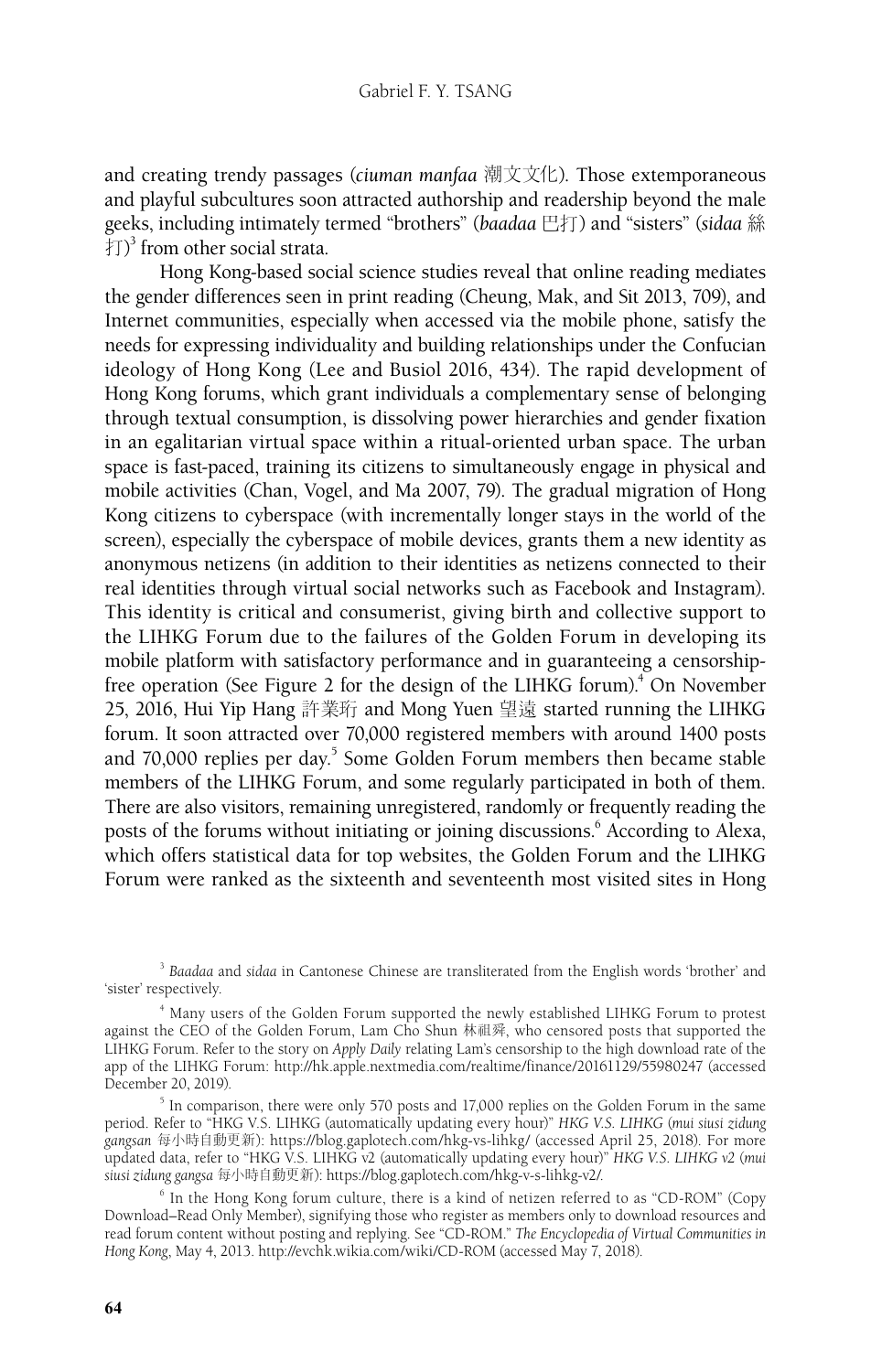Kong in 2018.<sup>7</sup> With similar channels covering all aspects of everyday life, they replicate reality in a mostly textual form that encourages urban *flâneurs* to observe, share, communicate, and, for some users, to develop anonymous celebrity through creative and profound ideas, or through deliberate tomfoolery (sub-culturally termed as "*paaigaau* 派 膠," which means showing off with behaviors and speech commonly recognized as nonsense). Unlike the speech in other channels that could trigger political engagements, such as Tam Hiu Fung's 譚曉峰 call to occupy Central,<sup>8</sup> the stories in the two forums' Storytelling Channels (*gonggu toi* 講故  $\Rightarrow$ ) prominently represent the quotidian resistance and negligence of Hong Kong people against grand politics, with paradoxically blurred and intensified binary oppositions, vernacular language games, and small narratives directed towards personal desires and affections. Most of the storytellers utilize dirty jokes and erotic depictions to earn "likes" and Internet fame, which could lead to their works being published in print.<sup>9</sup>

Figure 2. The mobile version of the front page of the LIHKG Forum, which is nearly identical to its desktop/ laptop version and the mobile version of the Golden Forum



Their apolitical and ahistorical narratives, in contrast to the discourses posted in the two forum's Current Event Channels (*sisi toi* 時事台), cater to popular demand for speedy consumption of vulgar texts, rather than authorial reflection on the contemporary specificity of Hong Kong reality.

#### The Postcolonial Apolitics of the Hong Kong Forums

(Post)colonial interpretation is the grand approach for reviewing Hong Kong

<sup>7</sup> See 'Alexa - Top Sites in Hong Kong': https://www.alexa.com/topsites/countries/HK (accessed December 5, 2018). Rank is calculated by combining the amount of visitors and page-views over the past month.

 $^8$  In 2015, Tam Hiu Fung 譚曉峰 was sentenced to 100 hours of community service due to his Golden post on October, 2014, which incited local netizens to illegally occupy a public space in Hong Kong. See https://hk.news.yahoo.com/%E9%AB%98%E7%99%BB%E4%BB%94-%E7%85%BD%E5%8B%95%E4 %BD%94%E4%B8%AD%E5%88%A4%E6%9C%8D%E5%8B%99%E4%BB%A4-023100079.html (accessed May 15, 2018).

<sup>&</sup>lt;sup>9</sup> For instance, Idea Publication is a Hong Kong publication house that publishes well-received online writings, such as the six volumes of Shashibeiya's *Don't Look back when the Sky Turns Dark* (*Tinhaak mok wuitau* 天黑莫回頭) (2014*–*2016).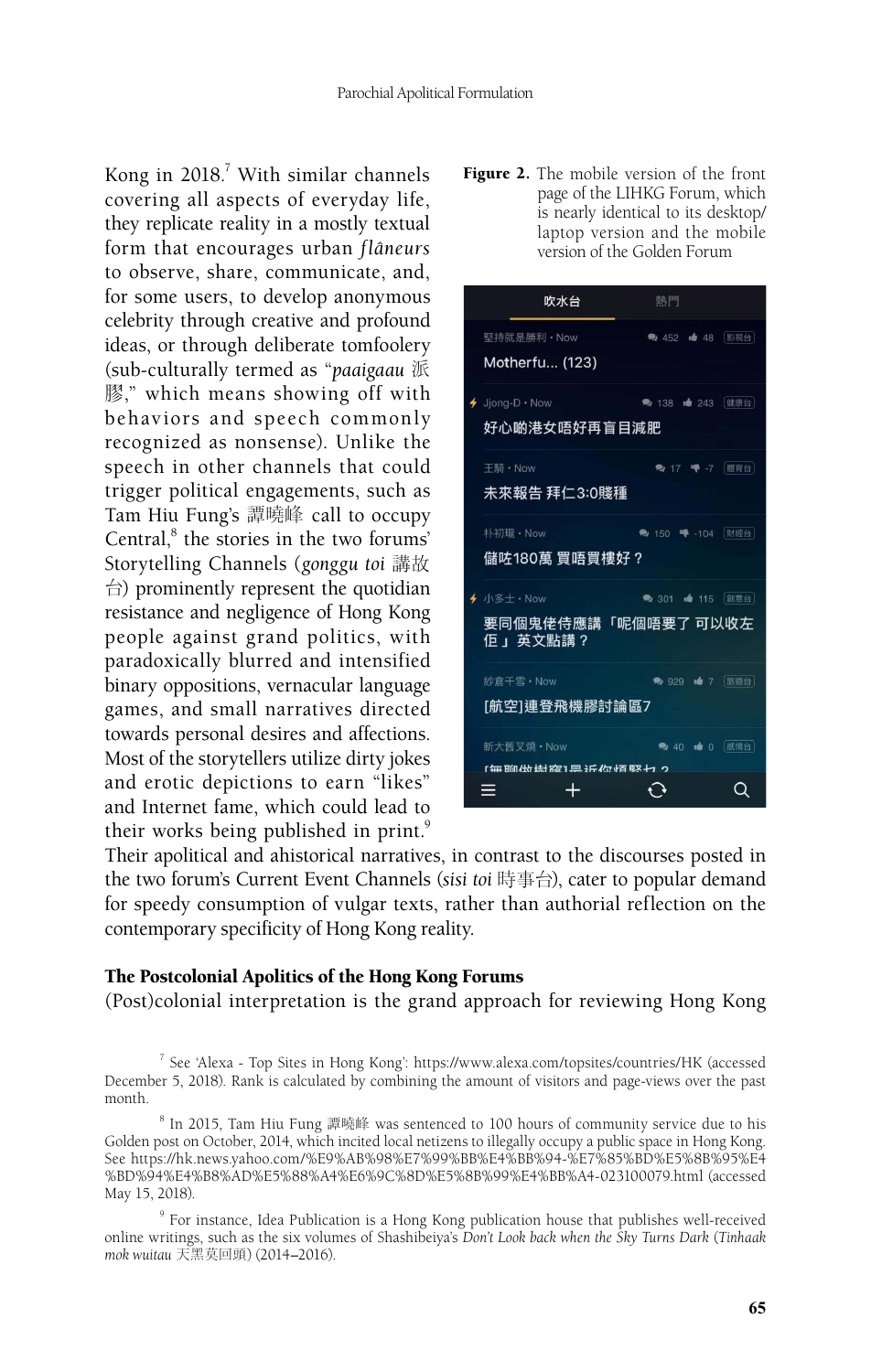literature in both Chinese (Xu Shiying 2017) and English (Brian Hooper 2003), film (Lo 2007), architecture (Kam 2015), fine art (Clarke 2002), and other artistic forms. Its academic genealogy consolidates its power to holistically interpret Hong Kong writings, regardless of the multifarious forms of popular representation. Methodologically, there are two realms of localities. Academics and critics are mainly concerned with the high-culture one in the real public space that suits (post)colonial analyses, whereas this article mainly illuminates the popular one represented in the virtual public space, $\frac{10}{10}$  where instantaneous gratification usually overwhelms archaeological assess to profound historicity.

Ackbar Abbas regards the Hong Kong culture towards the edge of the 1997 Handover as representing "reverse hallucination" (meaning "not seeing what is there"), (1997, 25) in which cultural products nostalgically grasped the disappearance of the passing colonial memories. Chu Yiu-Wai illustrates how "Hong Kong disappeared from a fixed definition through the duality of East/West and tradition/modernity" (2013, 2). Concerning post-1997 Hong Kong which, in Abbas's view, had been moving away from "a politics of opposition and binary relations," Chu requests a theoretical thrust to delineate the "dispersed politics" of Hong Kong (3). His request is mainly based on international juxtapositions (with China and the United Kingdom, or more globalized scenarios), which may neglect Hong Kong's internal dynamic of non-colonial discourses. With a similar intention to challenge fixed perspectives of (post)colonial discourse, Daniel Vukovich (2012), based on his analysis of G. O. D. (a popular Hong Kong brand that sells premium homewares, fashion, and gifts), criticized the claim of China's re-colonization of Hong Kong. He analyzed the cultural merging between Hong Kong and her re-colonizer as represented in quintessentially local products, and regarded observations of commercial and popular realms as possibly complicating the conclusions drawn from colonial discourses. China is still the grand object, but scholars like Vukovich have shifted their observations from major political events and high-cultural products to popular representation.

After 1997, there was a series of democratic movements in Hong Kong against the Communist Party of China's increasingly authoritarian control over democratic agendas, the legal system, school curricula, and so on.<sup>11</sup> Starting from the march against the proposed codification of Hong Kong Basic Law Article 23 on July 1, 2003 with 500,000 participants, the Hong Kong public experienced political controversies over universal suffrage concerning the elections for the Chief Executive and Legislative Council seats (since 2003), resignations and by-elections

<sup>&</sup>lt;sup>10</sup> John O'Looney assimilates "virtual public space" into "electronic public space," which "encompasses a host of new technologies such as online public forums, virtual public meetings, electronic rule making, Internet voting, personalized government Web portals, intergovernmental or governmentwith-citizen chat rooms, and virtual reality spaces and simulations" (2002, 29). This paper regards the Golden Forum and the LIHKG Forum as virtual public spaces, focusing on their identity-free communal characteristics rather than their democratic and institutional functions.

 $11$  As Wing-Wah Law observes, "Beijing has changed its political approach to Hong Kong from lowlevel, hidden intervention to more overt, high-level actions" (2017, 45). The central government of China turned from avoiding "meddling in Hong Kong affairs" between 1997 and 2002 to legitimizing guidelines for universal suffrage in 2014 (45–46).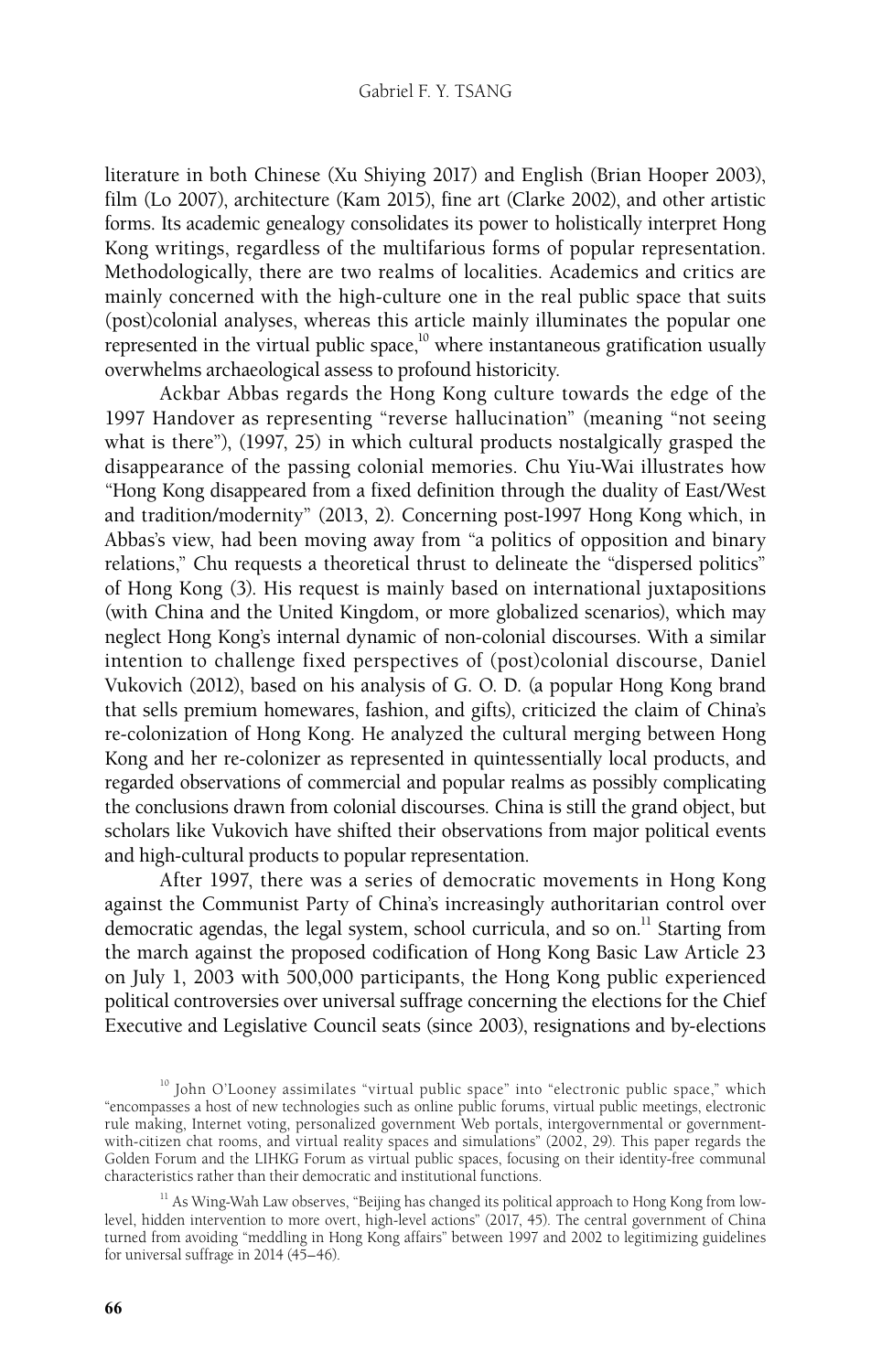in five constituencies (2010), the Umbrella Movement (2014), the imprisonment of Hong Kong democracy activists (2017), and the disqualification of six alreadyelected Legislative Council members due to their pro-independence stance (2017). Simultaneously, there were minor events provoked against the developmentalist and pro-Beijing SAR government, such as the campaign for the conservation of Queen's Pier (2007) and the recovery of Shang Shui from the economic activities of mainland Chinese parallel traders who disturbed the daily lives of locals (2012). Corresponding to the intensely political circumstances, a recent study shows that 85% of Hong Kong interviewees agree that Hong Kong people are best described as "fighting for democracy," "upholding honesty and preventing corruption," "fighting for freedom," and "fighting for equality" (Low, Busiol, and Lee 2016, 425). Over the same period, Sebastian Veg studied the textual public space created during Hong Kong's Umbrella Movement. He suggested that "participants repeatedly expressed a strong commitment to creating spaces for deliberation and making decisions by consensus" (2016, 691), despite finally devolving into "internal division" (699). In the space of the occupied areas during the movement, slogans and poster writings reflected the democratic and outspoken feature of Hong Kong people. However, in the space of the Storytelling Channels of the Golden Forum and the LIHKG Forum, stories revealed merely an apolitical, private, and academically invisible side of the Hong Kong public. There was no significant transfiguration of political events into autobiographical documentation or satirical imagination during and after the Umbrella Movement. Developing in the postcolonial context, Hong Kong forum storytelling assumed no responsibility to record local history and conform to the standard political features that the public recognizes; instead, it offers an increasingly subjective buffer zone to alleviate discursive tensions and daily stress.

Yang Guobin (2009) expected that the Internet, as a new cultural form, could exert social and political influence in China through responding to the human condition. He held out hope that writing in the virtual public space might be compatible with the desire for progressive democratization in reality. In the context of Hong Kong, the Storytelling Channels of the two Forums reveal that the absence of governmental censorship is not the same thing as public willingness to address local issues. There is a broader non-political background, including the daily stress from long working hours (50.1 hours per week on average), $^{12}$  promised good service (originated from Andy Lau's advertisement in  $2002$ ),<sup>13</sup> skyrocketing property prices,<sup>14</sup> limited UGC-funded university places, a utilitarian social atmosphere with high power hierarchy, and so on, all of which encourage mass

<sup>12</sup> See details in "Will Hong Kong's problem with long working hours ever come to an end?" *South China Morning Post*, March 10, 2018, https://www.scmp.com/news/hong-kong/politics/article/2136552/willhong-kongs-problem-long-working-hours-ever-come-end (accessed December 5, 2018).

<sup>&</sup>lt;sup>13</sup> There are commentary articles criticizing Andy Lau's advertisement as leading to a culture of complaint and consequent pressure on those who work in service industries. Examples include "*Gamsi gamjat gamge fukmou taaidou*. . ." 今時今日咁嘅服務態度. . . (Nowadays this kind of serving attitude. . .) *The News Lens*, February 22, 2017, https://hk.thenewslens.com/article/62187 (accessed December 5, 2018).

<sup>&</sup>lt;sup>14</sup> See details in "Hong Kong home prices rise for 25th straight month as record-breaking deals keep coming." *South China Morning Post*, May 31, 2018, https://www.scmp.com/property/hong-kong-china/ article/2148580/hong-kong-home-prices-rise-25th-straight-month-record (accessed December 5, 2018).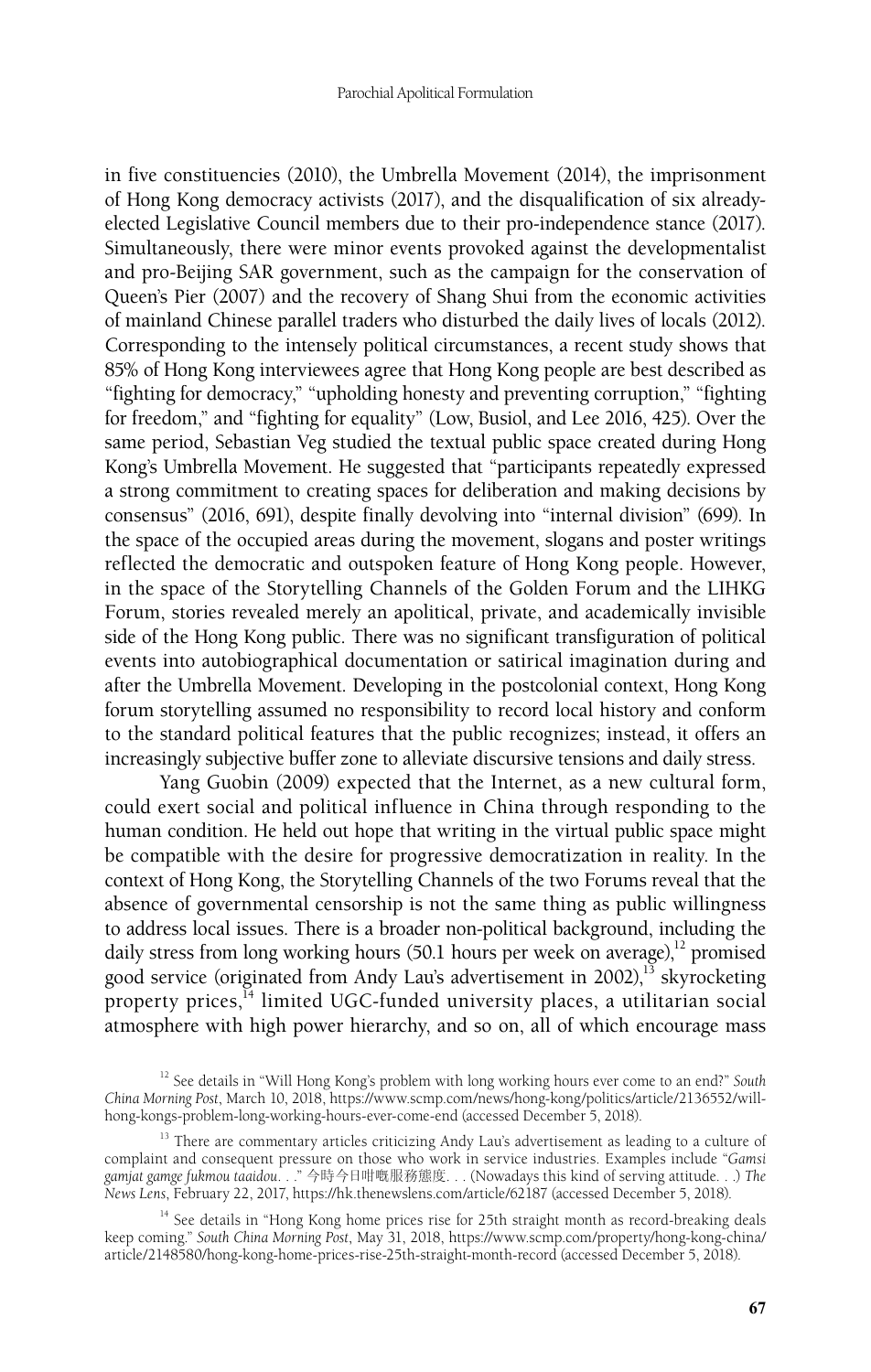narration and consumption of consumerist stories for a continuous, superficial, and sensual escape from the real public space. Personal vicissitudes, which are hardly academically justified, move forward online development of a pragmatic formula that emphasizes instant arousal of carnal desires. In the Storytelling Channels, these potentially resist examination of the political agenda of postcolonial Hong Kong, as did *Ten Years* (2015), the controversial co-directed film that won Best Film in the 35th Hong Kong Films Awards with its dystopian speculation about Hong Kong's future.

#### Formulating Consumerist Forum Stories

Hong Kong Forum writing is not cybertextual writing, which Espen J. Aarseth defines as human-designed and mechanically organized textual production that requires readers to effectuate a semiotic sequence from many possible others  $(1997, 1-2)$ .<sup>15</sup> It is not multilinear and multisequential, and its interactivity is based on writer-reader conversation, instead of on the reader's continuous dominant responses to mechanically generated possibilities. It is also different from writers' cyberliterature on the Chinese Internet, such as the representative mythic-magical novels (*xuanhuan xiaoshuo* 玄幻小說) including Xiao Ding's 蕭鼎 *Jade Dynasty* (*Zhu xian* 誅仙) (2005–Present) and Maoni's 貓膩 *Dusk* (*Jiang ye* 將夜) (2011–2014), posted on online literary platforms, instead of on forums free from commentators' heteroglossic interruptions.<sup>16</sup> In general, the Forums' stories are based mostly on the contemporary contexts related to Hong Kong daily life, attracting arbitrary, rapid, and amnesic pastiches of personal responses and satires. Extemporaneous posting beyond the reach of ideological control in Hong Kong is close to daily conversation (and even more casual due to anonymity). The storytellers likely intend to constantly evoke the forum users' desire for immediate reading and commenting, rather than to deliver sublime ideas or stimulate significant discussions. There are certain strategies that storytellers adopt to attract readership in the open-access and communication-based Storytelling Channels:<sup>17</sup>

<sup>15</sup> Aarseth details three processes of cybertextual production that rely heavily on humanmachine collaboration: "(1) preprocessing, in which the machine is programmed, configured, and loaded by the human; (2) coprocessing, in which the machine and the human produce text in tandem; and (3) postprocessing, in which the human selects some of the machine's effusions and excludes others" (135).

<sup>16</sup> Moreover, the Hong Kong Forum stories are mostly quotidian and ahistorical, unlike the Chinese cyberliterature that Li Dongjie (2015) summarized as expounding the traditional cultural spirit. In Li's comparison between Chinese and Western literature, "the cultural information carried by the common Chinese people goes into cyberspace," and "[t]raditional cultural spirit appears and updates on the internet in the form of symbols" (422). The Forum stories, despite potentially sharing the same set of grand traditional symbols with Chinese cyberliterature, adapt to a geopolitically specific dynamic and hence represent a personal preference for the re-creation of contemporary dailiness.

<sup>17</sup> As studies of the consumerist business models (Ren and Montgomery 2012) and VIP System (Schleep 2015) related to Chinese online literature reveal, the format of online publishing platforms influences authorial intention, emplotment, thematization of narrative, networked interaction, and the values of writing. Moreover, Erni (2016, 2017) has meticulously illustrated the gimmicky "sexed linguistic innovations" of the Golden Forum. These include the mocking use of symbols, terms, and phrases.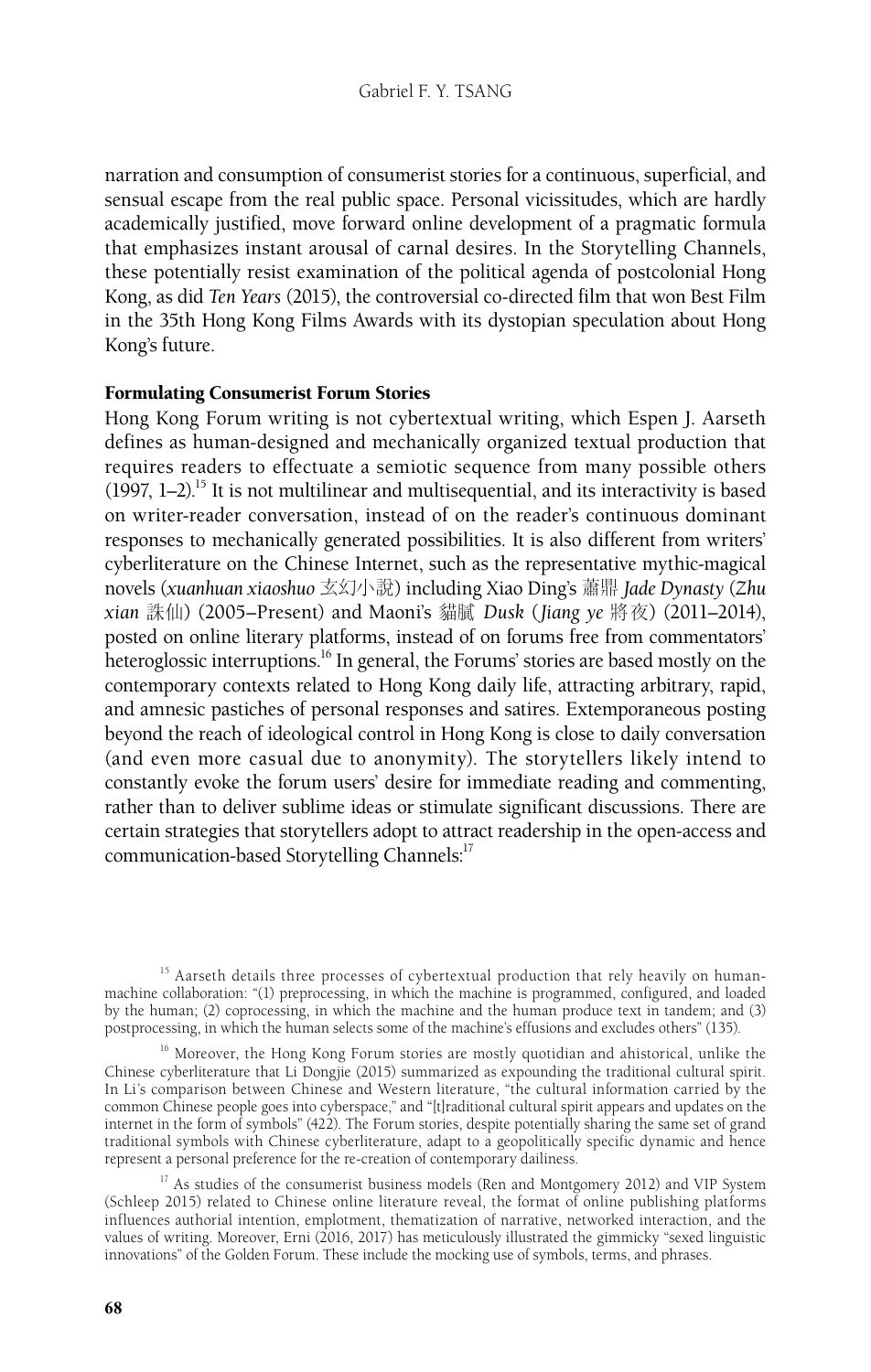|  |  |  |  |  |  | Figure 3. The front page of the Storytelling Channel of the Golden Forum in desktop/laptop version |
|--|--|--|--|--|--|----------------------------------------------------------------------------------------------------|
|--|--|--|--|--|--|----------------------------------------------------------------------------------------------------|

| 題目                                                                           | 發起人   | 最後回應時間,         | 回覆             | 评分              |
|------------------------------------------------------------------------------|-------|-----------------|----------------|-----------------|
| Ztore-香港人嘅網上士多   ztore.com                                                   |       |                 |                |                 |
| 香港品牌、米語油鹽、零食餅乾 6000+ 胃滿HK\$300即日免費送貨!                                        |       |                 |                |                 |
| www.ztore.com                                                                |       |                 | 雅虎智助網站         |                 |
| (穿越、校園)今年我三十三歲,回到了1998年(6)[2][3][4][5][6][7][8]                              | 春泥    | 14/4/2018 9:03  | 267            |                 |
| [9] [10] [11]                                                                |       |                 |                | 8               |
| [深夜重口味] 黑色蒲公英 (二) [2] [3] [4] [5] [6] [Z] [8]                                | 慢嘗君   | 14/4/2018 8:57  | 182            | $\Omega$        |
| 「罐遊記」如來設局始西遊 輪迴百世還未休 [2] [3] [4] [5] [6] …… [19]<br>[20] [21] [22] [23] [24] | 陳四月   | 14/4/2018 8:54  | 589            | 59              |
| 故  奇幻  癬線 要投胎,就要去害七個人 [2] [3]                                                | 組入敵卡  | 14/4/2018 8:23  | 64             | $\overline{1}$  |
| 《瑜不權瑕》類當小說[2][3][4]                                                          | 天洛卡   | 14/4/2018 7:50  | 82             | $\overline{2}$  |
| 【長篇連載,諸Hi Hi 】 Lucifer [2] [3] [4] [5] [6]  [18] [19] [20] [21]<br>[22] [23] | 極端的年代 | 14/4/2018 7:42  | 555            | 22              |
| 【找錯處文字遊戲】《火星移民官調杳檔案》<br>n                                                    | 麥加丹   | 14/4/2018 7:29  | $\overline{2}$ | $\overline{1}$  |
| 我寫方個小額唔知大家有有興趣勝 [2] [3]                                                      | 檔樣字女  | 14/4/2018 0:24  | 56             | 0               |
| 【接力達載,瞻暮HI】通往地獄的電機 [2] [3] [4] [5] [6] [7] [8] [9] [10]<br>[11]              | 極端的年代 | 14/4/2018 0:13  | 267            | 17              |
| 【為什麼所有人都無法單純的做自己呢】棟第笑小說《波瀾》                                                  | 史提夫陳  | 14/4/2018 0:07  | 21             | $^{\circ}$      |
| VTC持續專業進修 - 多元進修選擇   vtc.edu.hk<br>為在職人士提供多元化課程,配合不同事業發展需要,肋你事業更進一步          |       |                 |                |                 |
| cpe.vtc.edu.hk                                                               |       |                 | 雅虎智助網站         |                 |
| 原來,編SP像會編到出直愛                                                                | 三個條瓜  | 13/4/2018 23:26 | $\overline{2}$ | $-3$            |
| 【常威中史】大渚亡國關我老母蛋牛治2121                                                        | 極端的年代 | 13/4/2018 21:15 | 30             | 8               |
| [障害] (知節)                                                                    | 解中    | 13/4/2018 20:36 | 13             | $\mathbf{1}$    |
| <武俠故><打到飛起> - 英雄莫歎(3) <第二部> [2] [3] [4] [5] [6] [7] [8]                      | 标语    | 13/4/2018 20:02 | 203            | 10 <sup>1</sup> |

(1) Narrative titling: For better visibility on the front pages, $18$  post titles are usually designed to surprise and impress the readers with an abbreviated narrative idea. Story titles, such as "I am 33 years old this year, going back to 1998" (*Gamnin ngo 33 seoi, wuidou liu 1998* 今年我33歲,回到了1998) and "In order to reincarnate, you need to harm seven people" (*Jiu tautoi, zaujiu hoi catgojan* 要投胎,就要害七 個人) (the first and fourth posts in Figure 3), are more temporal than descriptive in expression. They foreground surrealist stories related to the time travel of a middle-aged man and a Buddhist paradox of sin and reincarnation, respectively. Their gimmick lies in foreseeable unpredictability, relying on the readers' expectation of the potentially enchanting plots that represent a departure from daily experiences.

(2) Titling with brackets: Many storytellers on the Forums favor using brackets, such as "【】," "[]," and "()," to supplement information and categorize their stories. For instance, there are brackets before the title "I am 33 years old this year, going back to 1998," revealing that the story is about time travel and campus life. In Figure 4, bracketed notes include "A story about humanity again" (*Jansing gu cungceot* 人性故重出), "The dark-robed sage" (*Haakpou jinze* 黑袍賢者), and "A slightly erotic love story" (*Timtimdei ge ngoicing gusi* 甜甜地嘅愛情故事).19 They signal the motif, chapter component, and key selling point of the unread stories, framing the pre-reading expectations about the "taleworlds" that the readers are

 $18$  As the Forums show only the titles and posters without quoting content, designing an eyecatching title is a prerequisite for entering the narrative competition. Only posts with the most clicks, replies, and subscriptions will remain, so the foregrounding of titles with immediacy, controversy, generality, or creativity is important.

<sup>19</sup> The literal meaning of "*timtimdei ge ngoicing gusi*" is "a slightly sweet love story"; however, *tian*  (sweet) in Hong Kong subculture can implicitly refer to affairs related to sex.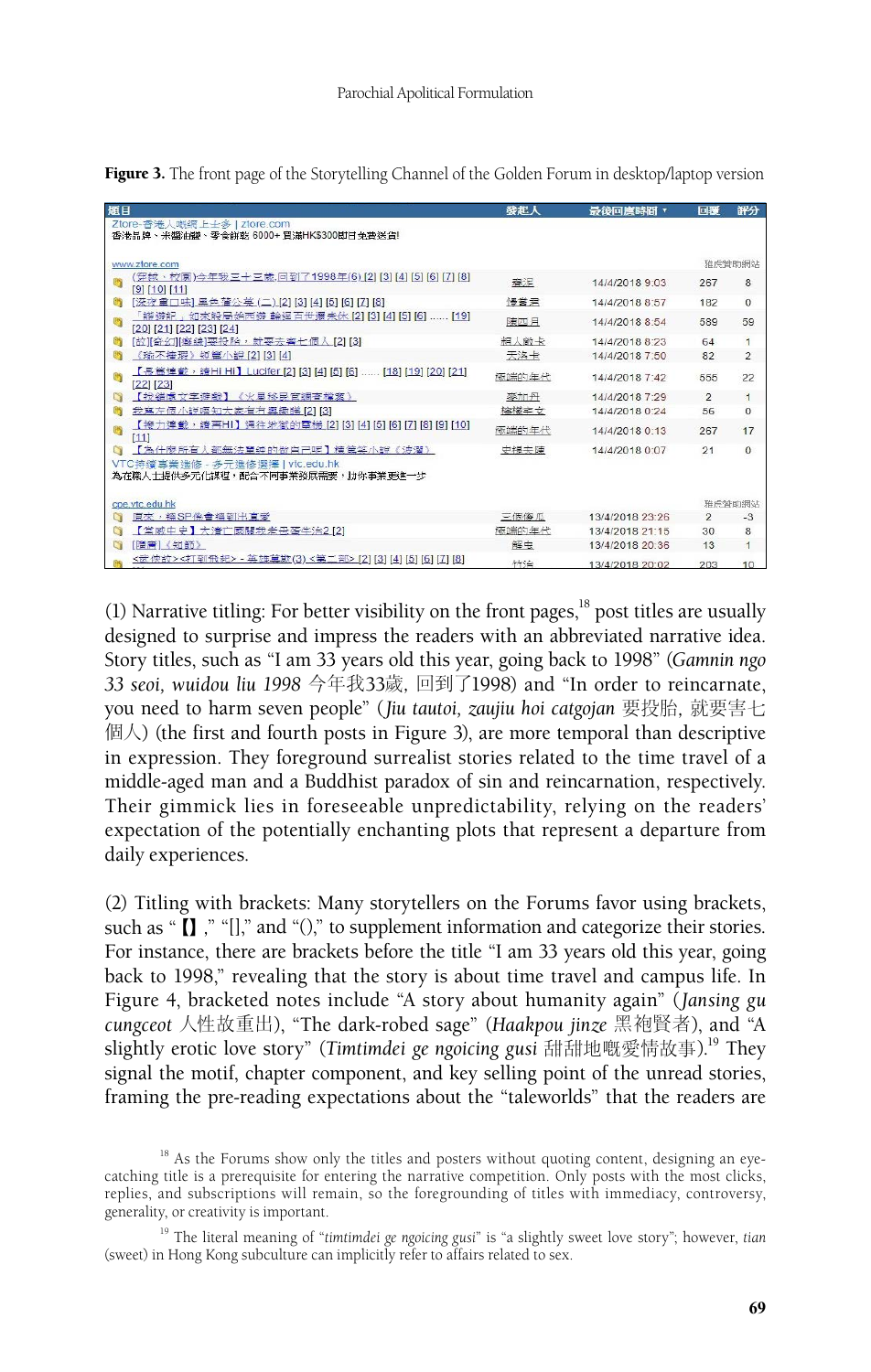

Figure 4. The front page of the Storytelling Channel of the LIHKG Forum in desktop/laptop version

## choosing to enter. $20$

(3) Conversational narrating: The forum storytellers clearly noticed the importance of compromising with their readers through a linear and sequential reading and writing structure, and hence would modify narrative strategies according to readers' responses. For instance, in the story page entitled "[Very obscene (or sweet)] When there are many Goddess-like German university students surrounding me, I start writing a diary" (*[Cungtim] Dong sanbin cyundousi neoisankap dik dakgwok neoi daaihoksang, ngo hoiciliu se jatgei dik zaapgwaan*[重甜]當身邊全都是女神級的德 國女大學生,我開始了寫日記的習慣), the storyteller Zou Daaizifaigaa 做大指揮  $\mathcal{R}$  (literally, "being a great conductor)<sup>21</sup> first posted a short selection from his diary introducing his meeting with Sophia (Post 1). After playing with the equivocation of the word "甜," signifying "sweet" literally and "obscene" implicitly, a forum member called "KVKY" posted the vulgar comment (Post 7), "If 'very obscene/ sweet' means the taste of food, you will see me in your mother's bedroom tonight" (This kind of frank comment, regardless of its rudeness, is acceptable on both

 $20$  According to Katherine Young's theory (1986), narrative composes a storyrealm different from others with its edges and indicators, implying that the story titles with narrative elements and highlights have already foregrounded thematized consequentiality. The titles act as minor narratives and the beginnings of an expected narrative development, helping match storytellers' writing intentions to readers' reading preference. They strategically connect to a further and continuous tension between authorial creativity and reader-oriented consumption.

<sup>&</sup>lt;sup>21</sup> The Hong Kong Forum members mostly pick an unusual and playful name for themselves rather than a traditional Chinese one. Examples include the names of popular forum writers Mr. Pizza and "Niu" Bathei "鳥"不起 (signifying "The Amazing," but using the word "鳥" (bird) with the same pronunciation instead of "了" for the first word).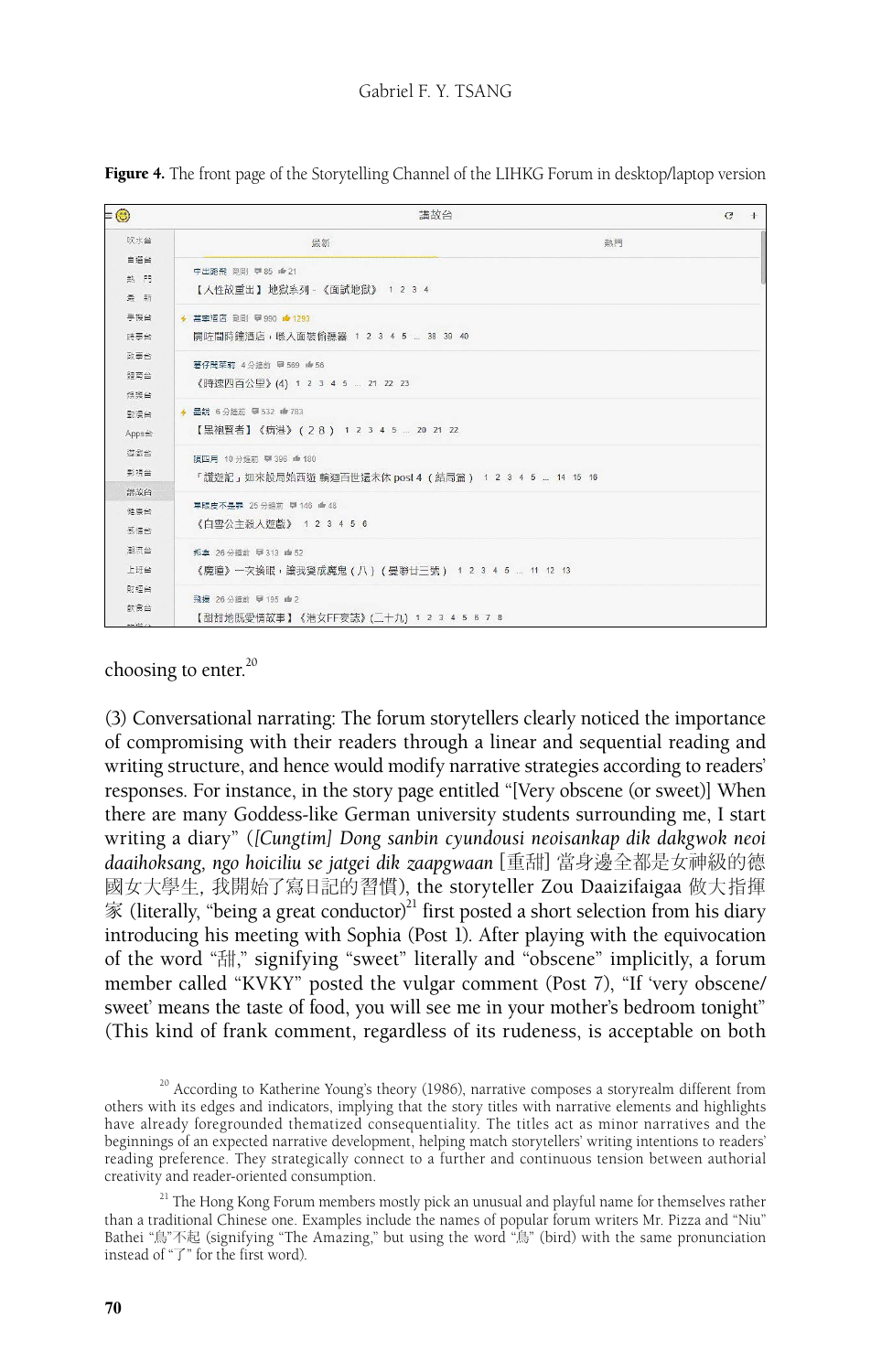Forums). After receiving this comment on his incomplete story, Zou Daaizifaigaa replies that he initially intended to trick his potential readers (Post 11). Realizing that someone is really reading, he would like to continue the story (Post 10). He asks if anyone would follow the story updates if he kept narrating his German campus life concerning the foreign girls without erotic plots but with their photos instead (Post 16).

(4) Use of forum-writing techniques: Storytellers generally break their stories into pieces, instead of posting them as a whole. Specifically, Zou Daaizifaigaa, like many others, frequently inserted page-size blank spaces within the text to disrupt the continuity of reading and increase expectation by forcing readers to scroll down for the punch point, such as the one followed by the narrator's shout of a Cantonese swear word that aims to fool the readers (Post 1). In addition, he utilized referential intertexuality to strengthen the discursive power of his story. Referential intertextuality signifies the supplementary information posted arbitrarily within story posts, such as photos and profiles of the foreign girls (Posts 21, 22, and 36), thereby connecting text to images, the fictional world to the real chronotope, and imagined privacy to public voyeurism. This technique arouses the readers' desire to consume the storyteller's autobiographically documented depravity and to continue bridging textual anecdotes and exotic reality.

With the use of medium-specific narrative techniques, storytellers created miscellaneous consumerist stories on the Golden Forum and LIHKG Forum. Popular themes include sports (such as *400 miles/hour* [*Sicuk seibaak lei* 時速四百 里]), sinful humanity (such as *The Hell of Property Ownership* [*Zijip deijuk* 置業地 獄]), murder games (such as *The Murder Game of Snow White* [*Baaksyut gungzyu saaijan jauhei* 白雪公主殺人遊戲]), martial arts narratives (such as *I am, second to none!* [*Ngo naai, tinhaa mou soeng!* 我乃, 天下無雙!]), mythic-magicism (such as *The Human Realm* [*Jangaan dou* 人間道]), time travel (such as *The one-night stand takes me to the world after a decade and I have become a gangland boss* [*Jatjecing ling ngo cyunjyut zoheoi sapninhau ge saigaai zung singwaizo haaksewui daailou* 一夜情令我穿 越咗去十年後嘅世界仲成為咗黑社會大佬]), rewriting of classics (such as *Journey to the Lie* [*Fongjau gei* 謊遊記] 22), horror and suspense (such as *Waking up in the West-Rail train*. . . . . . [*Cung saitit sengloi zihau*. . . . . . 從西鐵醒來之後. . . . . .]), and quotidian surrealism (such as *Sick Hong Kong* [*Beng gong* 病港]). Some of the stories combine themes for a gimmicky effect, and most of them have a massive scale for the purpose of sustaining readers' attention and potentially publishing them later as a book.23 Like most popular Japanese serial comics, such as *Naruto* (1999–2014) and

<sup>22</sup> This story is a rewriting of the Chinese classical novel *Journey to the West* (*Xiyou ji* 西遊記).

<sup>&</sup>lt;sup>23</sup> However, there is no attempted connection or conversation with the Storytelling Channel and local printed literary journals, such as *Fleurs des Lettres*, *Hong Kong Literature*, *Hong Kong Writers*, and *Voice & Verse Magazine*. So-called "serious literature" (*jimsuk manhok* 嚴肅文學), which draws both academic and critical attention with its social engagement and technical innovation, and forum writing, which tends to amuse, excite, surprise, and sentimentally move the majority of readers regardless of literary reception, develop independently from each other.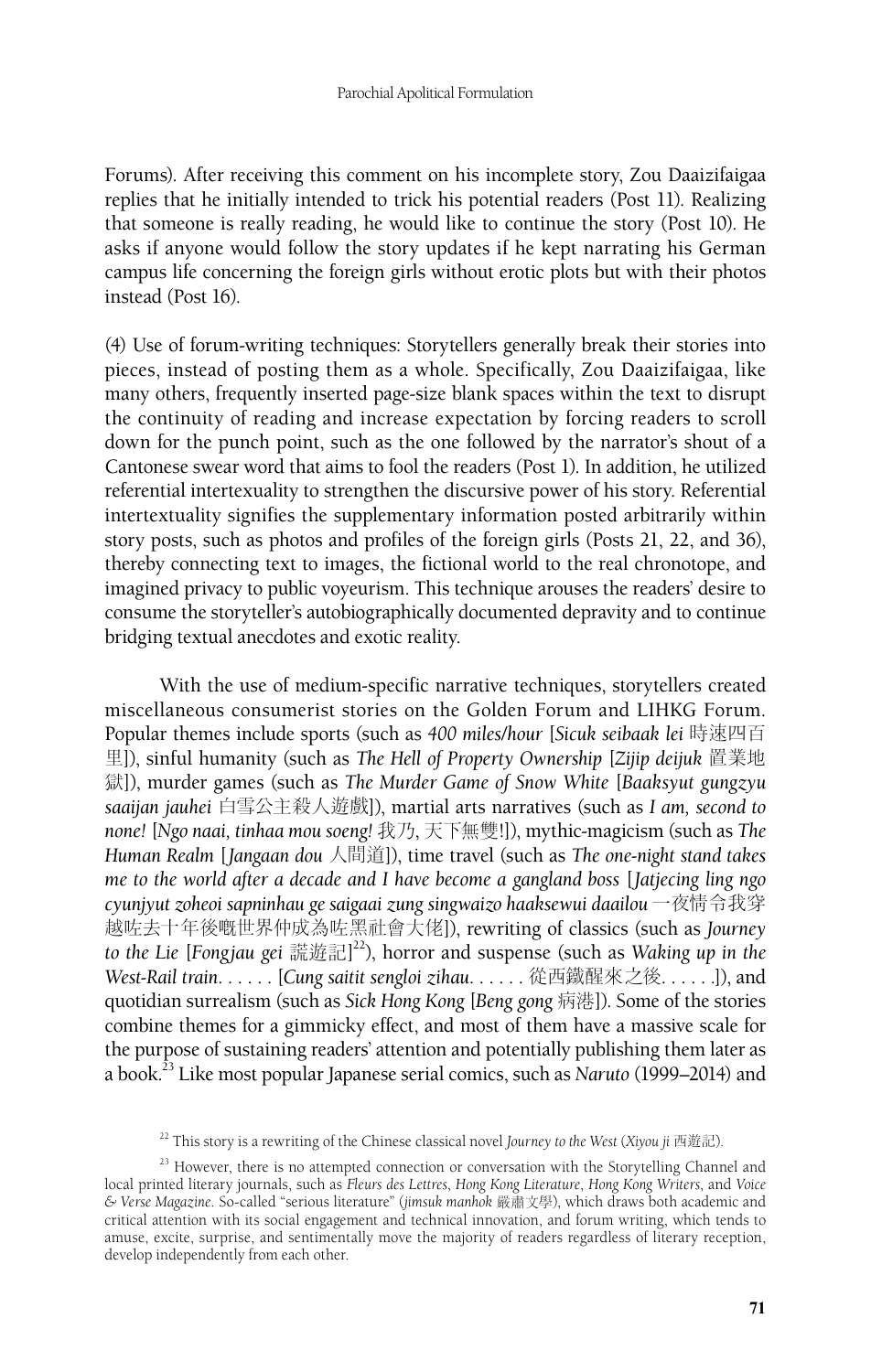*One Piece* (1997–Present), and the million-word Chinese mythic-magical novels, the non-pornographic and non-romantic consumerist Forum stories usually adopt "hysterical surrealism" settings $^{24}$  and fight-oriented plots to maintain creativity and dramatic tension during rapid and persistent posting. Despite being formulaic, they retain a certain degree of nativity due to the use of vernacular (Cantonese) language with slang and the projection of specific subcultural and topographical images. The occasional adaptation of textual visualizations of an imagined Hong Kong according to the East Asian formulation of cultural production and consumption features the dynamics of Glocalization in a parochial online space, calling for temporary online carnivals to celebrate immorality, meaninglessness, absurdity, and contradiction, instead of serious reflections on post-handover politics.

## The Sexualizing Cyberspace

As John Nguyet Erni observes, vernacular masculinity is the most prominent

Figure 5. A screen capture from the Storytelling Channel of the LIHKG Forum by an active member (sent on April 21, 2018)



feature of the Golden Forum. The stories in it and the LIHKG Forum represent the same kind of masculine pornographic preference. When my friend who is an undergraduate student and an active member of the LIHKG Forum learned about my research on the two Forums' storytelling, he sent me a screen capture to show a phenomenon that requires no scholarly knowledge to comprehend.<sup>25</sup> In Figure 5, captured from the Storytelling Channel of the LIHKG Forum, the words circled in red by my active-member friend all connote love and sex. "Hour hotel" (*sizung zaudim* 時鐘酒店, a kind of hotel that rents out rooms by the hour for quick sex), "ordering a hen" [female prostitute] (*giu gai* 叫雞), "love" (*ngoicing* 愛情), "very very sweet" [obscene] (*dodo tim* 多 多甜), "scope out a goddess" [a girl with ideal features] (*kau neoisan* 溝女神), "a bit obscene about a wife" (*jancai meitim* 人妻 微甜), foreground the consumerist stories that could instantly, but provisionally, remedy the reality of failed love and sex among male readers. These stories all

 $24$  This term borrows from "hysterical realism," which Julia Lovell defines as originally describing "bulky, zany contemporary Anglophone novels written by authors such as Thomas Pynchon" (2012, 17) In her view, the hysterical realist novels destroy the possibility of meaningful ethical utterance."

 $25$  The active member told me in a private conversation, "I could use just one figure to explain what LIHKG literature is. You don't need to do the research anymore."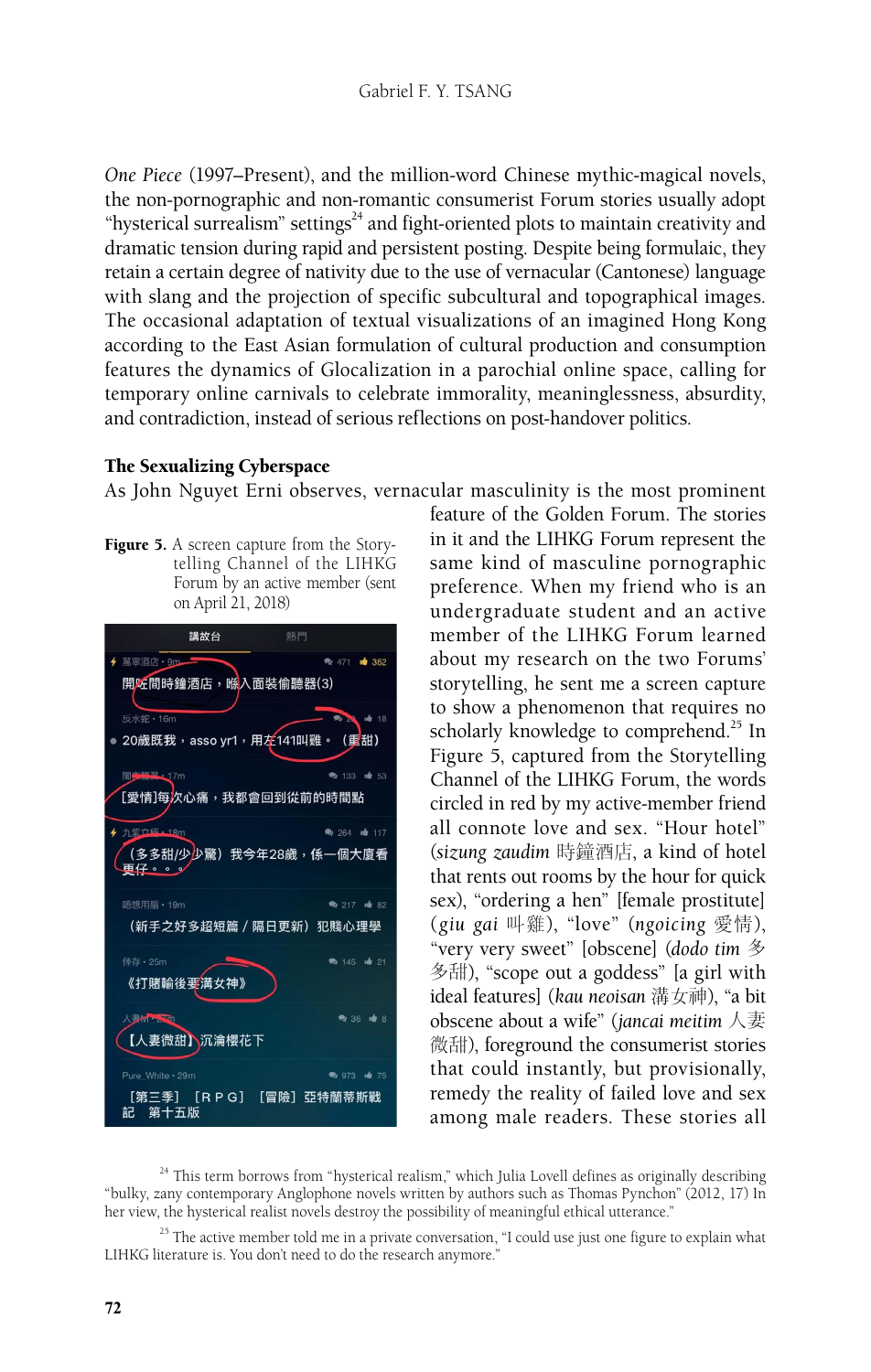received more "likes" than "dislikes,"<sup>26</sup> due to their obscene narration as expected from their post titles.

Marxists have portrayed modern capitalist society as hierarchizing and exploiting laborers, commodifying products and relations for competitive consumption, alienating the self, and so on. Under the mechanism of economic modernization, which is progressive, outcome-oriented, and de-anthropocentric, individuals are supposed to live with an orientation towards reification and fetishism. One could obtain pseudo-autonomy from consuming standardized goods and services level by level, but then fall into a vicious cycle of increasing labor and rising costs. However, the internet world, despite following the same capitalist logic, diversifies free consumption and hence offers new possibilities of escape from the stress of the demands of modern life. Free entertainment and communication with hidden identities and privacy form a new lifestyle, enabling a viral spread of pornographic ideology as an increasingly prominent characteristic of Hong Kong cyberspace.

In his study of the global biopolitical order, Sheldon H. Lu examines the capitalist progression of globalization that potentially liberates the body politic and meanwhile regulates desires, bodies, affects, and sexuality (2007, 2). Derived from surplus capital, a "libidinal economy" emerges across national borders and enables geographically and financially flexible citizens to subjugate affective laborers<sup>27</sup> to "new forms of commodification, control, exploitation, and victimization" (4). The diffuse and relaxed control over the libidinal economy, with reference to Lu's perspective on the postindustrial development of Western society, $^{28}$  denotes an ideological shift from modern to postmodern. This aspect of postmodernity is apparent in the Golden Forum and the LIHKG Forum with netizens being the flexible citizens. The Forum members can transcend physical boundaries and explore pornographic information to share and consume for free.<sup>29</sup> They represent Hong Kong Internetization as an egalitarian motion towards libido, sentiment, and desire, and against mechanical, homogeneous, rational, conventional, ritual, and pragmatic modernity.

One observable fact is that pornographic ideology is increasingly manipulative and penetrative in the culture of forum storytelling in Hong Kong. In 2011, Hoengsai Cyunsoeng Ceonsyu 向西村上春樹 (a name combining an implicitly vulgar concept "towards the female genitals" (*heongsai* 向西) and

 $26$  As shown in Figure 5, the score of a post is on the right next to the number of replies. It is calculated by the number of "likes" minus the number of "dislikes."

 $^{27}$  Michael Hardt and Antonio Negri define affective labor as "immaterial, even if it is corporeal and affective, in the sense that its products are intangible, a feeling of ease, well-being, satisfaction, excitement, or passion" (2001, 293).

<sup>28</sup> Based on Michel Foucault's observation of the "less cumbersome and heavy-handed" regulation of the body in the West since the 1960s, Lu asserts that the change of body control "indicates a paradigmatic change from modernity and industrial society to postmodernity and postindustrial society in the West" (16).

<sup>29</sup> The sociological research of Daniel TL Shek and Cecilia MS Ma has revealed that the internet has been one of the most popular channels for at least Hong Kong young people to obtain sexual information due to its easy accessibility, affordability, and anonymity (2013, 157).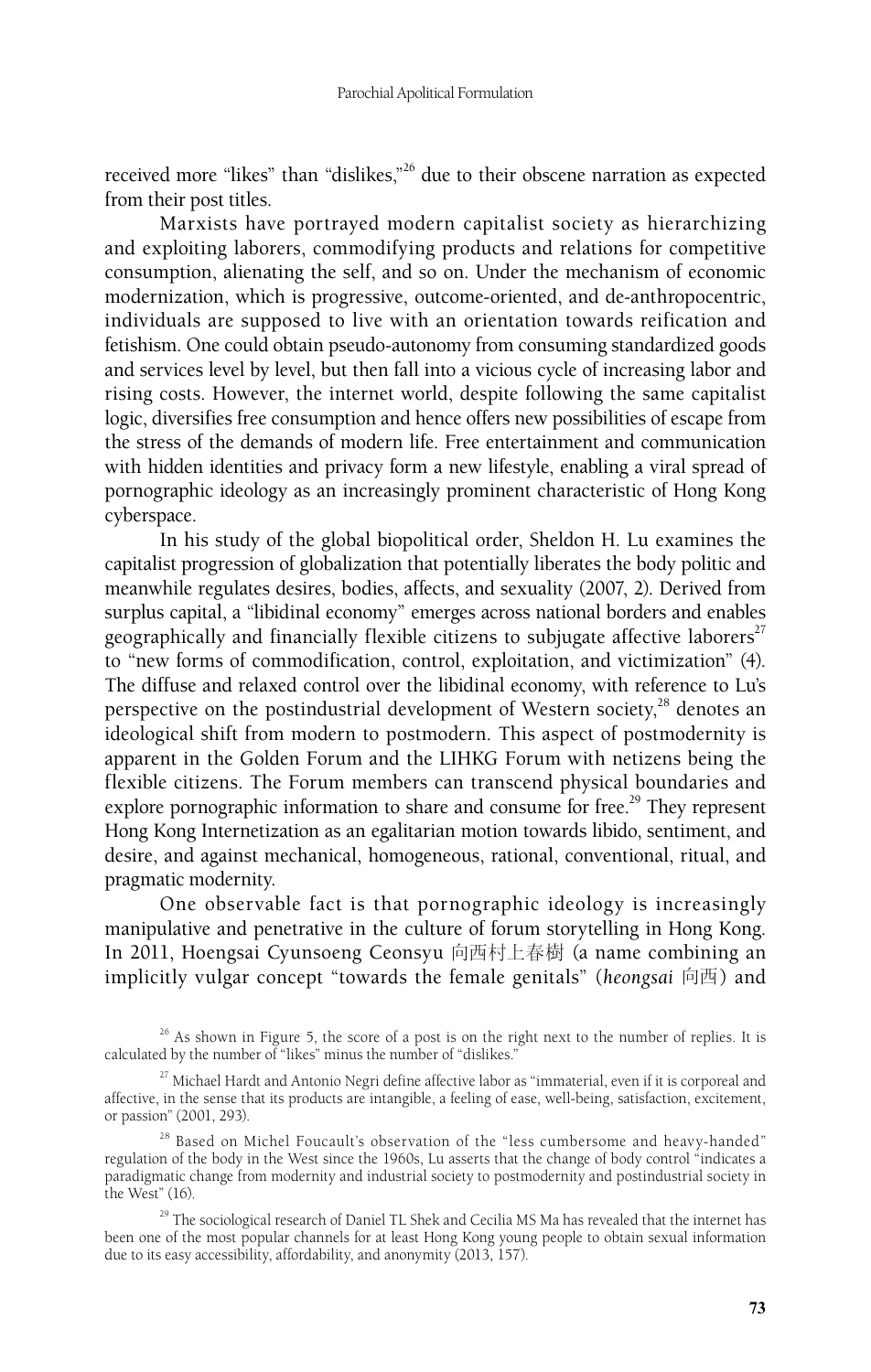#### Gabriel F. Y. TSANG

the sinographs for the name of the famous Japanese writer Haruki Murakami (Cyunsoeng Ceonsyu 村上春樹) posted *Dongguanese Wood* (*Dunggun dik samlam* 東莞的森林)<sup>30</sup> in the form of blank verse in the Golden Forum, drawing mass attention to local online erotic writing. This autobiographical story became popular for its combination of lyrical, satirical, and humorous narrative styles to satisfy the public desire to peep at the private experiences of visiting mainland Chinese prostitutes (Dong Guan, an industrial city where many Hong Kong entrepreneurs located their factories from the 1980s, is notorious for its sex industry). In 2012, it was first published in print and the initial run of 30,000 copies was soon sold out<sup>31</sup> (Xu 2012). In the same year, this forum story was adapted to the Category III film<sup>32</sup> *Due West: Our Sex Journey*, following the local box-office success of the erotic blockbuster *3D Sex and Zen: Extreme Ecstasy* (2011), which beat *Avatar*'s record of 2.5 million Hong Kong dollars for a one-day opening gross (Chu 2011). As the first Hong Kong film adapted from a forum story, *Due West: Our Sex Journey* represents the local film industry's observation and formulation of Hong Kong people's desires based on the online popularity of *Dongguanese Wood* and thus reveals a collective private search for corporeal intimacy and fantasy.

Titled with the bracketed note "an epic report of ordering hens" (*sisi sik giugai bougou* 史詩式叫雞報告), *Dongguanese Wood* is different from other online pornographic novels, which chiefly depict sexual exploits from beginning to end. Written in an era with a forum culture less obsessed with sex, it could present the narrator's gradual indulgence in reflective narcissism and sexual comfort. The first post is an introduction to his personal ambivalence while first traveling to Dongguan solely for sexual services. In the first stanza, Hoengsai Cyunsoeng Ceonsyu expresses himself implicitly and lyrically as follows:

"To Dongguan" "45 RMB" After taking a one-way train ticket from the ticket office I feel nervous again. Like my friend said, After trying a Dongguan-style sauna once, Your established values of more than twenty years Will completely collapse After one or two shudders. I don't doubt him, So I know this CRH<sup>33</sup> train ticket May be an entrance ticket with no return home

30 This name is adapted from Haruki Murakami's novel *Norwegian Wood* (1987).

<sup>31</sup> It is commonly known in the Hong Kong literary arena that the sales of the novels of the best Hong Kong literary writers are generally below 3,000 copies.

 $32$  The Hong Kong government introduced a film ratings system in 1988. The Category III films are ones that nobody younger than 18 is permitted to rent, purchase, or watch.

<sup>33</sup> CRH is known as the "China Railway High-speed," signifying the high-speed trains operated by China Railway.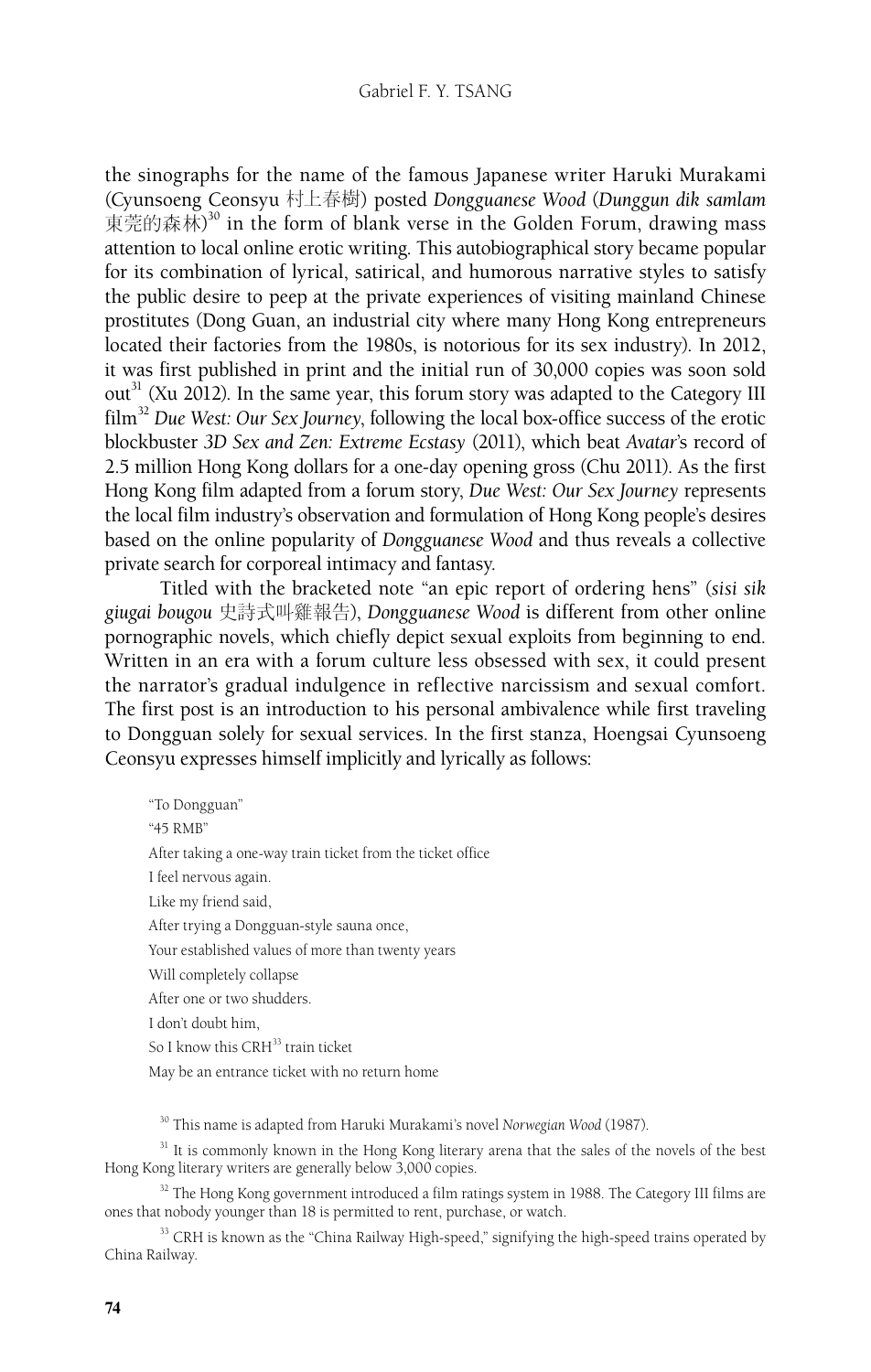"Sauna" indexes a mystical scene related to sex, somewhere between known and unknown. The decision to explore it corresponds to proving the idea of the narrator's friend about the fundamental loss of a sense of morality due to sexual satisfaction. "One to two cold shocks" signifies the swift physical reaction during orgasm, contrary to the eternal, universal, anti-carnal, and socially preferred values. "Your established values of more than twenty years / Will completely collapse After one or two shudders" briefly unveils the fragility of personal beliefs and social norms; it was widely regarded as an aphorism in the Golden Forum.

In addition, Hoengsai Cyunsoeng Ceonsyu utilized abundant scholarly allusions, such as the Japanese animation master Hayao Miyazaki's criticism of urban youngsters' indulgence in Ipads as akin to masturbation (Chapter 1), and the experiment involving a female ape having sex with male apes for money to buy fruit in the book *SuperFreakonomics* (Chapter 2), and also utilizes metaphors based on daily observations, such as relating his first lover's masturbation approach to the hesitant style of the football team Arsenal (Chapter 1). Such allusions and metaphors epigrammatically satirize the lonely social atmosphere in reality, which trigger the phenomenal interest in voyeurism in the first place. The local success of *Dongguanese Wood* and its filmic adaption is not simply based on the gimmicky emphasis on textual or visualized debauchery, but is more significantly based on the sarcastic reflection on sex revealing certain existential dilemmas faced by Hong Kong adults in the knowledge-based economy.

The popularity of *Dongguanese Wood* did not lead to a fashion of imitating the heuristic pornographic style, but instead to the mass production of sexually explicit narratives in forums. Towards the late 2010s, pornographic ideology has been gradually overwhelming sophisticated meditation on daily conflicts. Superficial pastiches of sex organs (concerning their size, shape, color, smell, status, and reactions) and sexual activities (masturbation, sexual intercourse, nonpenetrative sex, oral sex, etc.) have become dominant and are characterized by surprising variation. Literary and satirical skills are not prerequisites for obtaining positive responses. With more "likes" than "dislikes" (560 versus 126), the story titled "(Extremely obscene) J Images? I only care about the dairy-cow grade" ((*Gikcung tim*) *J tou? ngo zitai naaingau kap* (極重甜) J圖?我只睇奶牛級) in the LIHKG Forum is a typical example. It is written in vernacular Cantonese with abundant use of subcultural slang. The title presupposes that the readers have prior knowledge about "J images" (female images for the purpose of masturbation) and can connect "dairy cow" to a woman with big breasts. As the story begins, the storyteller Jyunhokdaaisi Zim Waizung 玄學大師詹惟中 titillates the readers without the profound reflections and non-erotic narration that Hoengsai Cyunsoeng Ceonsyu applied throughout *Dongguanese Wood*.

As a salty-wet boy [lecher], I basically watch av [Japanese adult videos] every day. I usually just want to watch it, but then, watching and watching, can't keep myself from touching my dick, and then hit the plane [the male action of masturbation]. I am obsessed with huge boobs, av, choosing only so-called tia, Utsunomiya, Mihara-something to watch. I would not j [masturbate to] whoever doesn't have an H cup like a dairy cow and fucking waste my sperm.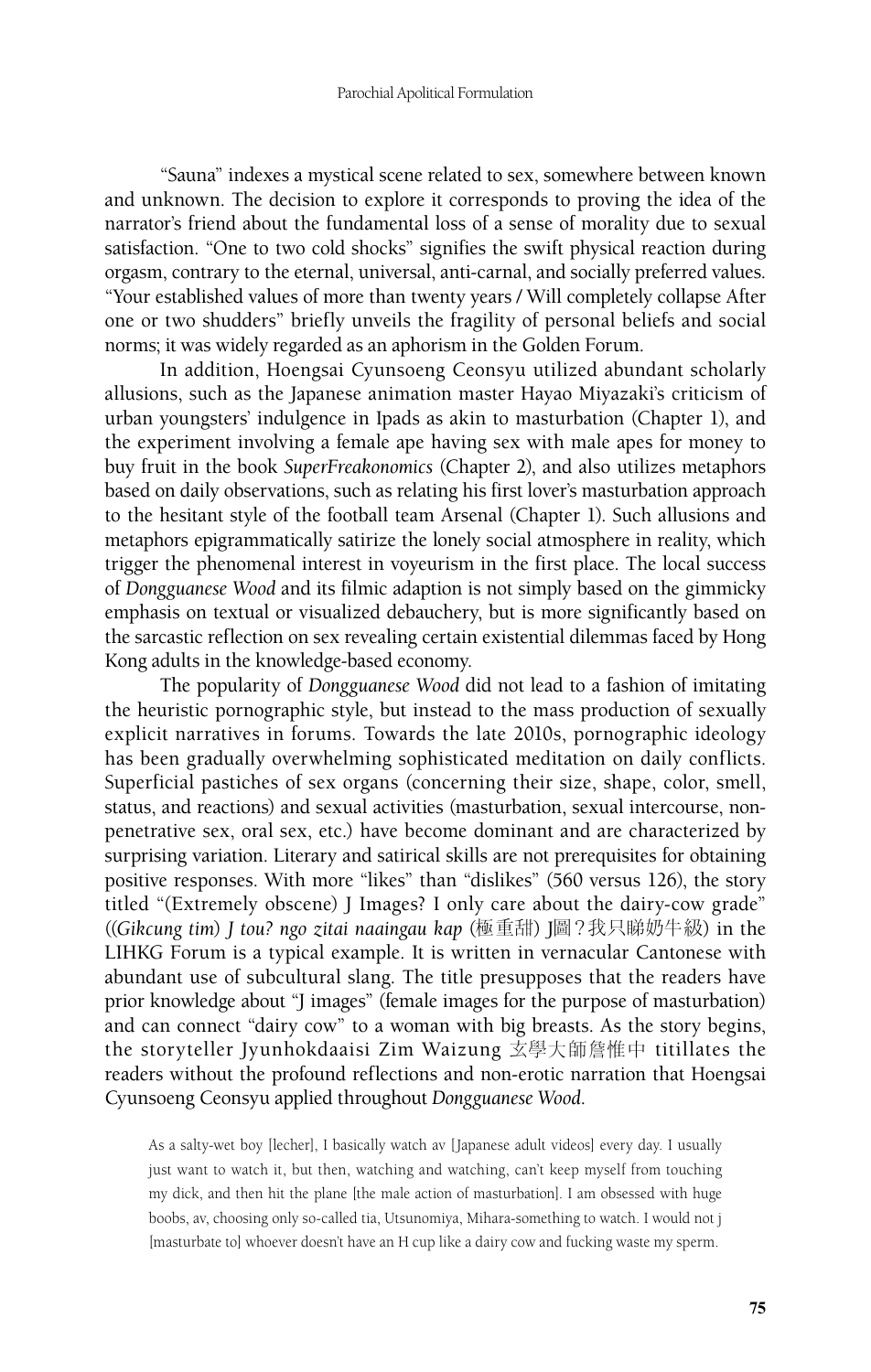This beginning foregrounds a masculine gaze fetishizing female breasts. Despite its offensive view of girls and women as objects of sexual desire in the public space of the Storytelling Channel, the story continues with the libidinal fantasy about the male protagonist's sudden metamorphosis into a big-breasted schoolgirl. The narcissistic schoolgirl performs absurd actions under the patriarchal and parochial consensus between the nick-named storyteller and his hidden readers.

## On Gender Possibilities under Pornographic Ideology

The sweet/obscene and love forum stories are not homogeneously heterosexual and androcentric. There are idiosyncratic stories that address diverse sexual issues for a readership concerning sexual minority. For instance, "She and I End not Suddenly" (*Wo he ta buji erzhong* 我和她 不疾而終), one of the few forum stories with a contemporary background written in standard Mandarin Chinese, is an incomplete autobiographical narrative about the heterosexual narrator's reminiscences of her lesbian lover. It questions the necessity of having a boyfriend (Post 6), the independence of women (Post 6), and gender identification through appearance (Post 7). Similarly, "The Office in Central" (*Zungwaan baangungsat* 中環辦公室), with bracketed key words "suit men," "hehe" (man-man love), and "slightly obscene," focuses on a gay team leader who has a rather feminine body (5 feet 6 inches, 110 pounds, thin without distinct pectoral muscles, and white skin, Post 3). The frequent narrative interchange between routine office tasks and unexpected sexual excitement explores the private space for homosexual sex, the libidinal disintegration of power hierarchy, and the individualism of the gay biopolitic.

Zandik Zoengdaai Liu 真的長大鳥, claiming to be "a straight man" (Post 16), wrote a more dramatically and literarily complicated story entitled "[Slightly obscene, not an obscene story]【In order to change my gender, I can only be a prostitute.】" ([*Siutim, feitimgu*]【*Waizo binsing, ngo waijau zougai*.】[少 甜,非甜故]【為左變性,我唯有做雞。】). Despite receiving only 156 "likes" (and 4 "dislikes"), this story deserves more analysis. It fictionally constitutes an intersectional storyrealm, neither autobiographically retelling personal experiences nor monolithically displaying sexual organs and actions. The storyrealm, described as not focusing on obscenity, profoundly exposes a bundle of correlated gender issues, such as prostitution, homosexual and bisexual love, transgender impulses, and medical ethics concerning sex reassignment surgery and doctorpatient relationships. Like Hoengsai Cyunsoeng Ceonsyu, Zandik Zoengdaai Liu proactively delivers his own perspectives through the first-person protagonist's lyrical reflections. His story begins with the female protagonist Lam Janji's selling of sex to a rich man due to her urgent need for money for sex reassignment surgery (Posts 1 and 2). After her uncaring lovemaking, the sight of many couples on the street leads her to reflect on the Movement for Gender Equality, and relate this to her tragic past (Post 4):

In recent years, society increasingly accepts homosexual love. Singers, artists, and a Legislative Council member have come out of the closet one by one. The Movement for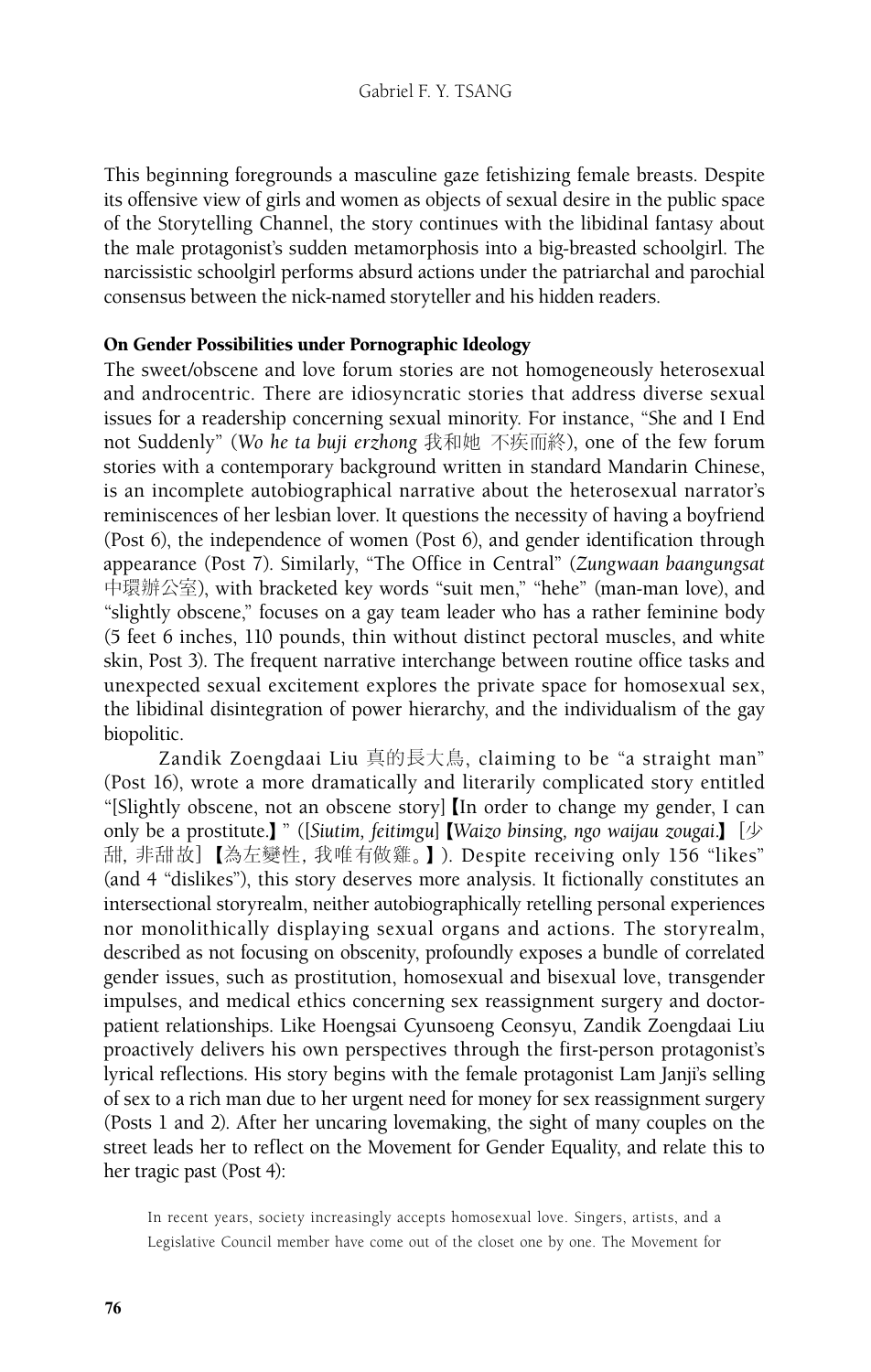Gender Equality has earned more and more rainbows.

To build a rainbow bridge, surely we need rain. Now the great rainbow bridge can support so many comrades, revealing how cruel the previous storms were.

 $[...]$ 

At the beginning, you said drizzle was romantic. When the rain grew heavier, you said each of us getting half-wet [under an umbrella] didn't matter. Why, until a storm attacked, did you coldly leave me alone, running towards the shelter a man prepared for you, and leaving me in the heavy rain?

Janji is ambivalent about the gradual success of the Movement and her own personal failure in maintaining her homosexual relationship. She sentimentally expresses her feebleness in her encounter with volatile gender norms, shifting sexual orientations, and the personal choice of her lover. In the rest of the story, this weakness is a fluidly changing subject in the male storyteller's plots: medical ethics estranges Janji from a male surgeon when she suddenly wants heterosexual romance (Post 339); Janji has to accept that her female lover, for whom she decides to urgently change her biological sex, truly wants a heterosexual marriage (Post 436); the hormone replacement therapy reduces the femininity of Janji, causing a loss of the identity that connects her to the straight male surgeon (Post 456). The whole story is shaded with a melancholic tone to lament the plight of the sexual minority. The beautiful young lesbian female protagonist needs to face the uncertainty of interpersonal affection and social discrimination until she becomes one of the sexual majority, suspending her transgender plans and beginning to love the male surgeon (Posts 579 and 580).

In "The Laugh of the Medusa," Hélène Cixous called for women's binaryopposite writing against masculine conventions. She urged women to "write through their bodies" and "invent the impregnable language that will wreck partitions, classes, and rhetorics, regulations, and codes" to "win back" the authority of their own bodies (1976, 886). Zhende Zhangda Niao's story focuses on a lesbian woman, who aims to transcend the fixed binary opposition between sexes through becoming the opposite other. Her body is a mixture of men's fetish, private commodity, medical object, and autonomous subjectivity. It represents the author's diverse imagination and literary innovation concerning a woman with a specifically fabricated identity. However, as the author is a man and wrote under a consumerist forum culture, the female protagonist could not represent the female voice that Cixous demands, but instead a male and public voice. She is a subaltern woman due to her socially despised occupation and sidestream sexual orientation. The only emancipation for her is to obey the discipline of what Gayatri Chakravorty Spivak calls "epistemic violence" (2010, 2115), relinquishing her insincere transgender attempt and the bonding with her exgirlfriend. "Epistemic violence" illustrates the Western intelligence's hegemonic constitution of the colonial subject as Other, which shadows the voice of subaltern women. In the case of storytelling in the two Hong Kong Forums, the source of "epistemic violence" is the populist cultural capitalism that unifies perspectives according to the preferences of the local majority. Zandik Zoengdaai Liu holds the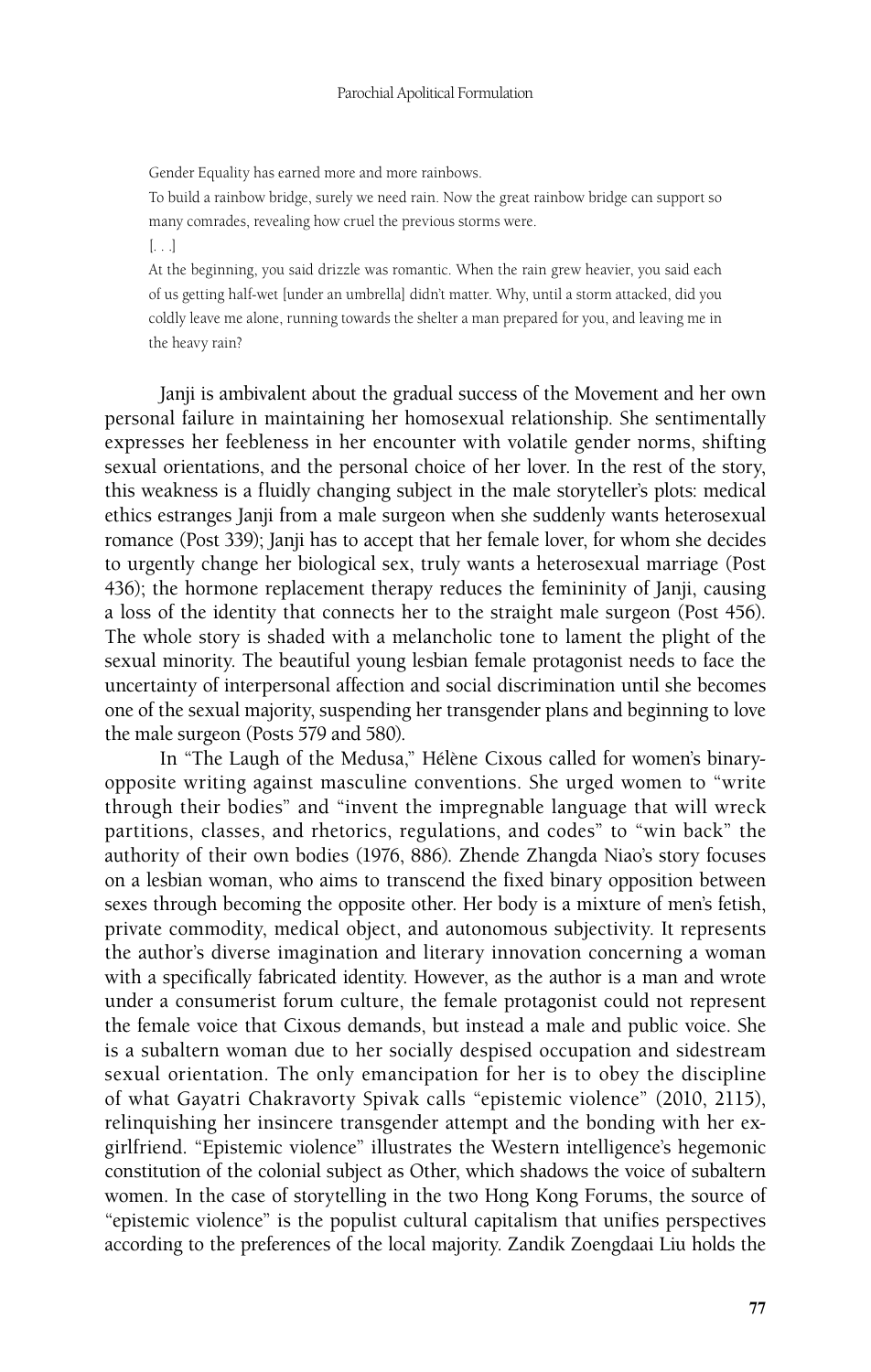## Gabriel F. Y. TSANG

authority to narrate the fictive female character within the tension between the Western discourse of gender emancipation and the local demand for heterosexual romanticism. He, like other Hong Kong storytellers on the two Forums, is a postcolonial other, internalizing and representing the tension. Janji, as a subaltern character configured and narrated by the postcolonial other, cannot speak for herself because the compromise between the storyteller, readers, and mainstream perspectives has predetermined what she should say. Though not pornographically depicting fetishization, she meticulously complies with publicly recognized minor erotic and romantic requirements.

Stories like these that explore gender issues are rare in the two Forums. Although the (post)colonial analytic paradigm is sometimes valid for conceptualizing Hong Kong's connections to exterior cultural dynamics, most of the stories simply create defamiliarized scenes for formulaic plots that match the tastes of the forum users. Some minor voices of resistance, emancipation, empowerment, and progression can be detected in the Forum stories as "political" (albeit not in a grand political sense), but the overall tendency is towards easy entertainment, with additional pornographic narrative being most welcome.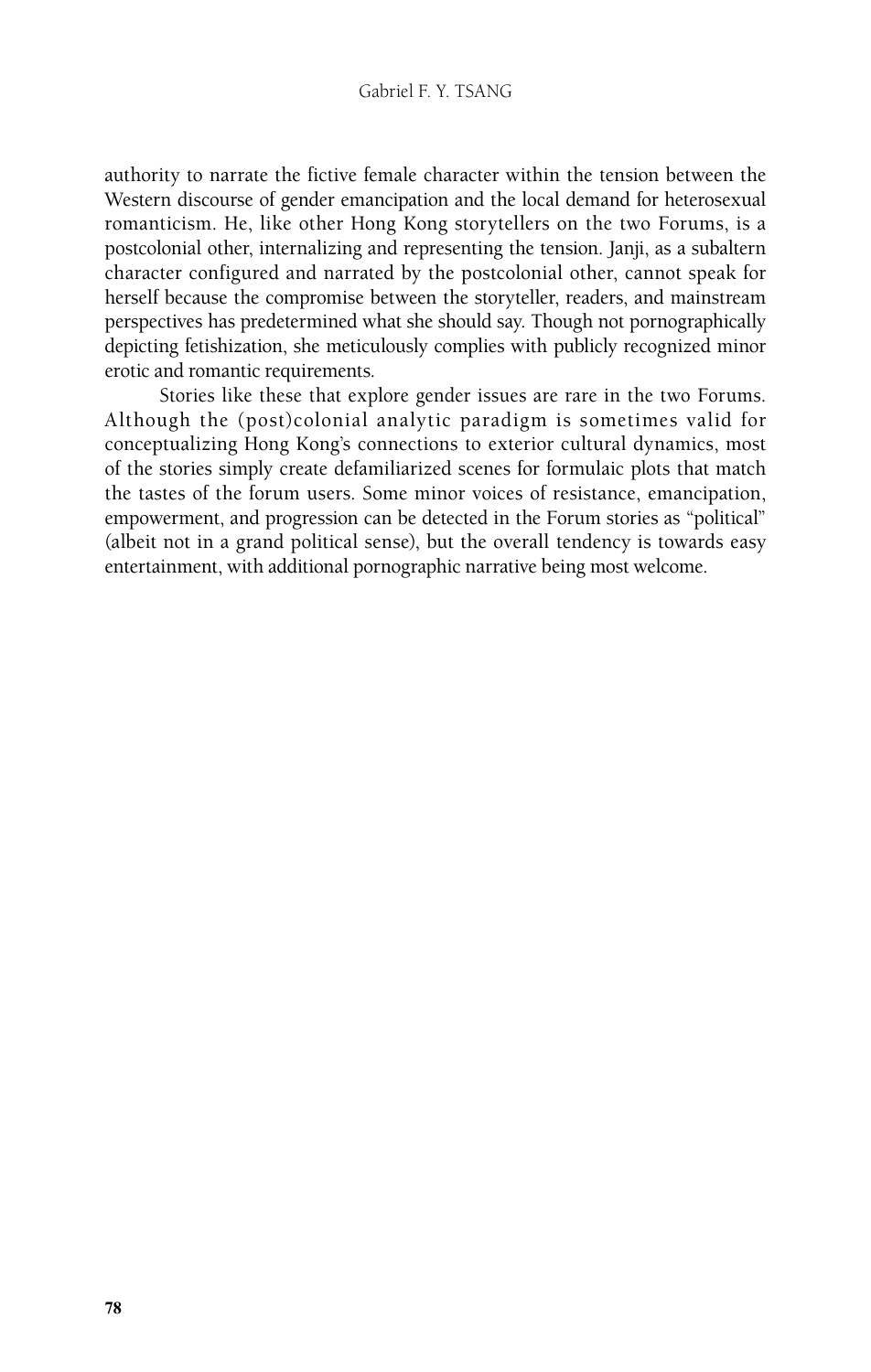## **REFERENCES**

- "【Faan fongzoeng baakyun】Goudang zai hei goudang! Linghei louzou LIHKG dang haazoi bong sau"【反方丈霸權】高登仔棄高登!另起爐灶 LIHKG 登下載榜首 [【Against abbot's despotism】Golden boys giving up golden! Starting LIHKG to top the download rank]. *Apple Daily*, November 29, 2016. http://hk.apple. nextmedia.com/realtime/finance/20161129/55980247 (accessed April 25, 2018).
- "'Goudang zai' sindung zimzung pun fukmou ling"「高登仔」煽動佔中判服務 令 ["The Golden Boy" who incited others to occupy Central was given a community service order]. *Singtao Daily*, May 26, 2015. https://hk.news.yahoo. com/%E9%AB%98%E7%99%BB%E4%BB%94-%E7%85%BD%E5%8B%95% E4%BD%94%E4%B8%AD%E5%88%A4%E6%9C%8D%E5%8B%99%E4%BB %A4-023100079.html (accessed May 15, 2019).
- "Alexa Top Sites in Hong Kong." *Alexa*, 25 April 2018. https://www.alexa.com/topsites/ countries/HK. Accessed 25 April 2018.
- "Basic Law Full Text Chapter III: Fundamental Rights and Duties of the Residents." *The Basic Law of the Hong Kong Special Administrative Region of the People's Republic of China*, April 10, 2018. www.basiclaw.gov.hk/en/basiclawtext/ chapter\_3.html (accessed April 10, 2018).
- "CD-ROM." *The Encyclopedia of Virtual Communities in Hong Kong*, May 4, 2013. http:// evchk.wikia.com/wiki/CD-ROM (accessed May 7, 2018).
- "HKG V. S. LIHKG (*Mui siusi zidung gangsa*)" HKG V.S. LIHKG v2 (每小時自動更新) [HKG V.S. LIHKG (Automatically updating every hour)]. *Gap Lo Tech*, 2017. https://blog.gaplotech.com/hkg-vs-lihkg/ (accessed December 5, 2018).
- "Hong Kong home prices rise for 25th straight month as record-breaking deals keep coming." *South China Morning Post*, May 31, 2018 https://www.scmp.com/ property/hong-kong-china/article/2148580/hong-kong-home-prices-rise-25thstraight-month-record (accessed December 5, 2018).
- "Gamsi gamjat gamge fukmou taaidou. . ." 今時今日咁嘅服務態度. . . [Nowadays this kind of serving attitude. . .]. *The News Lens*, February 22, 2017. https:// hk.thenewslens.com/article/62187 (accessed December 5, 2018).
- "Will Hong Kong's problem with long working hours ever come to an end?" *South China Morning Post*, March 10, 2018. https://www.scmp.com/news/hong-kong/politics/ article/2136552/will-hong-kongs-problem-long-working-hours-ever-come-end (accessed December 5, 2018).
- Aarseth, Espen J. 1997. *Cybertext: Perspectives on Ergodic Literature*. Johns Hopkins University Press.
- Abbas, Ackbar. 1997. *Hong Kong: Culture and the Politics of Disappearance*. Hong Kong: Hong Kong University Press.
- Chan, Shirley, Douglas Vogel, and Louis C. K. Ma. 2007. "Mobile Phone Communication Innovation in Multiple Time and Space Zones: The Case of Hong Kong Culture." *Journal of Global Information Management* 15, no. 4: 79–85.
- Cheung, Kwok-cheung, Soi-Kei Mak, and Pou-seong Sit. 2013. "Online Reading Activities and ICT Use as Mediating Variables in Explaining the Gender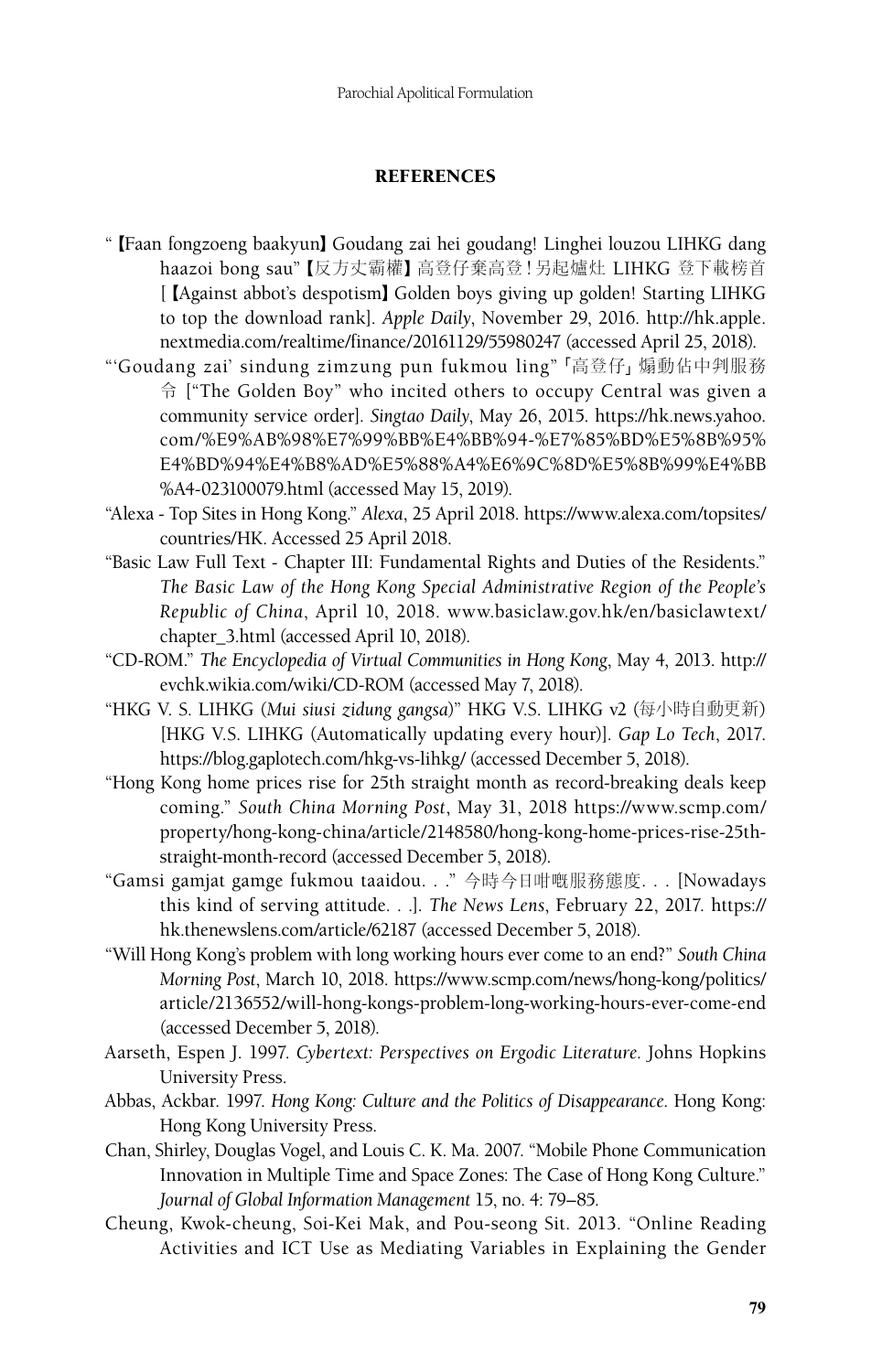Difference in Digital Reading Literacy: Comparing Hong Kong and Korea." *Asia-Pacific Education Research* 22, no. 4: 709–720.

- Chow Rey 周蕾. 1995. *Xie zai jiaguo yiwai* 寫在家國以外 [Writing beyond the homenation]. Hong Kong: Oxford University Press.
- Chu, Karen. "'3D Sex & Zen' Beats Out 'Avatar' for One-Day Hong Kong Record." *Hollywood Reporter*, April 18, 2011. https://www.hollywoodreporter.com/ news/3d-sex-zen-beats-avatar-179394 (accessed May 3, 2018).
- Chu, Yiu-Wai. 2013. *Lost in Transition: Hong Kong Culture in the Age of China*. New York: State of University of New York Press.
- Cixous, Hélène. 1976. "The Laugh of the Medusa." Translated by Keith Cohen and Paula Cohen. *Signs* 1, no. 4: 875–893.
- Clarke, David. 2002. *Hong Kong Art: Culture and Decolonization*. Durham: Duke University Press.
- Erni, John Nguyet. 2016. "Internet Sex Chatting and 'Vernacular Masculinity' Among Hong Kong Youth." In *Learning Bodies: The Body in Youth and Childhood Studies*, edited by Julia Coffey, Shelley Budgeon, and Helen Cahill, 105–122. Singapore: Springer.
	- \_\_\_\_\_\_\_\_\_\_. 2017. "Sex and Freedom in the Chatroom: The Hong Kong Golden Forum as Method." In *Hong Kong Culture and Society in the New Millennium: Hong Kong as Method*, edited by Yiu-Wai Chu, 33–58. Singapore: Springer.
- Hardt, Michael, and Antonio Negri. 2001. *Empire*. Cambridge, MA: Harvard University Press.
- Hoengsai Cyunsoeng Ceonsyu 向西村上春樹. "[Sisi sik giugai bougou] Dunggun dik samlam -" [史詩式叫雞報告] - 東莞的森林 - [An epic report of ordering hens - Dongguanese Wood -]. *HKGolden.com*, January 9, 2011. https://forum. hkgolden.com/view.aspx?message=2791313&page=1, and https://forum. hkgolden.com/view.aspx?type=SY&message=2791313&page=9&highlight\_ id=0&authorOnly=False (accessed May 5, 2018).
- Hooper, Brian. 2003. *Voices in the Heart: Postcolonialism and Identity in Hong Kong Literature*. Frankfurt am Main: Peter Lang.
- Jyunhokdaaisi Zim Waizung 玄學大師詹惟中. "(Gikcung tim) J tou? ngo zitai naaingau kap" (極重甜) J圖?我只睇奶牛級 [(Extremely obscene) J Images? I only care about dairy-cow grade]. *LIHKG Forum*, October 26, 2017. https://lihkg.com/ thread/448221/page/1 (accessed May 7, 2018).
- Kam, Liza Wing Man. 2015. *Reconfiguration of 'the Stars and the Queen: A Quest for the Interrelationship between Architecture and Civic Awareness in Post-colonial Hong Kong*. Baden-Baden: Nomos.
- Law, Wing-Wah. 2017. "Higher Education in Post-1997 Hong Kong: Politics, Academic Freedom, and Civic Engagement." In *The Changing Academic Profession in Hong Kong*, edited by Gerard A. Postiglione and Jisun Jung, 39–75. Berlin: Springer.
- Lee, Francis L. F. 2016. "Impact of Social Media on Opinion Polarization in Varying Times." *Communication and the Public* 1, no. 1: 56–71.
- Lee, Tak Yan, and Diego Busiol. 2016. "A Review of Research on Phone Addiction amongst Children and Adolescents in Hong Kong." *International Journal of Child and Adolescent Heath* 9, no. 4: 433–442.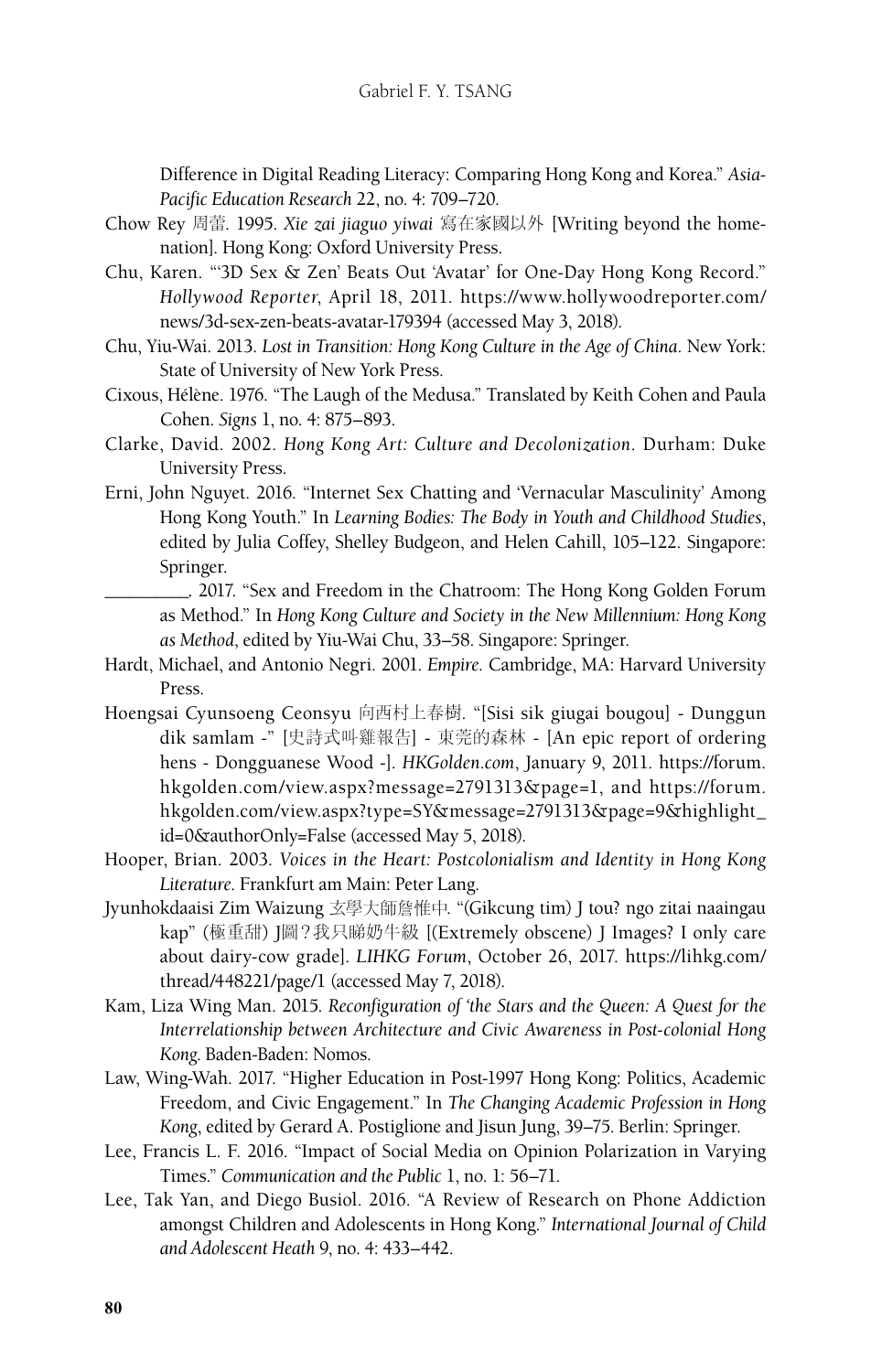- Li, Dongjie. 2015. "Comparison of Cultural Backgrounds of Chinese and Western Cyberliterature." *Theory and Practice in Language Studies* 5, no. 2: 421–425.
- Lo, Kwai-Cheung. 2007. "A Border Line Case: Ethnic Politics and Gangster Films in Post-1997 Hong Kong." *Postcolonial Studies* 10, no. 4: 431–446.
- Lovell, Julia. 2012. "Finding a Place: Mainland Chinese Fiction in the 2000s." *The Journal of Asian Studies* 71, no. 1: 7–32.
- Low, YT Andrew, Diego Busiol, and Tak Yan Lee. 2016. "A Review of Research on Civic and Political Engagement among Hong Kong Youth." *International Journal of Child and Adolescent Health* 9, no. 4: 423–432.
- Lu, Sheldon H. 2007. *Chinese Modernity and Global Biopolitics: Studies in Literature and Visual Culture*. Honolulu: University of Hawai'i Press.
- Manmaang Ngaiseotgaa 文盲藝術家. "(Nutong) Wo he ta buji erzhong" (女同) 我和她 不疾而終 [(Lesbian) She and I end not suddenly]. *LIHKG Forum*, September 14, 2017. https://lihkg.com/thread/400187/page/1 (accessed May 8, 2018).
- O'Looney, John. 2002. *Writing Governments: Challenges and Possibilities for Public Managers*. Westport, Connecticut: Quorum Books.
- Passaris, Constantine E. 2018. "The Economics of Internetization." In *Encyclopedia of Information Science and Technology, Fourth Edition*, edited by Mehdi Khosrow-Pour, 7980–7994. Hershey: IGI Global.
- Ren, Xiang, and Lucy Montgomery. 2012. "Chinese online literature creative consumers and evolving business models." *Arts Marketing: An International Journal* 2, no. 2: 118–130.
- Schleep, Elisabeth. 2015. "'Steady Updating is the Kingly Way' The VIP System and Its Impact on the Creation of Online Novels." *Chinese Literature Today* 5, no. 1: 65–73.
- Shek, Daniel TL, and Cecilia MS Ma. 2013. "Consumption of Pornographic Materials among Hong Kong Early Adolescents: A Replication." *International Journal of Child Health and Human Development* 6, no. 1: 157–166.
- Spivak, Gayatri Chakravorty. 2010. "From a Critique of Postcolonial Reason: From Chapter 3. History [Can the Subaltern Speak?]." In *The Norton Anthology of Theory and Criticism*, edited by Vincent B. Leitch et al, 2014–2125. New York: W. W. Norton & Company.
- Veg, Sebastian. 2016. "Creating a Textual Public Space: Slogans and Texts from Hong Kong's Umbrella Movement." *The Journal of Asian Studies* 75, no. 3 (August): 637–702.
- Vukovich, Daniel. 2012. "The end of 're-colonization': On Hong Kong, knowledge, and G. O. D." *Neohelicon* 39, no. 1: 167–182.
- Wang, Ban. 2004. *Illuminations from the Past: Trauma, Memory, and History in Modern China*. Stanford, California: Stanford University Press.
- Xu Shiying 徐詩穎. 2017. "Ershi shiji jiushi niandai yilai Xianggang wenxue wenhua shenfen rentong yanjiu pipan - yi bentuxing yu Zhongguoxing de neizai maodun wei hexin" 二十世紀九十年代以來香港文學文化身份認同研究批判 - 以 本土性與中國性的內在矛盾為核心 [A critique of the recognition of the cultural identity of Hong Kong literature from the 1990s - on the internal conflicts between locality and Chineseness]. *Wenyi lilun yanjiu*, no. 3: 29–36.